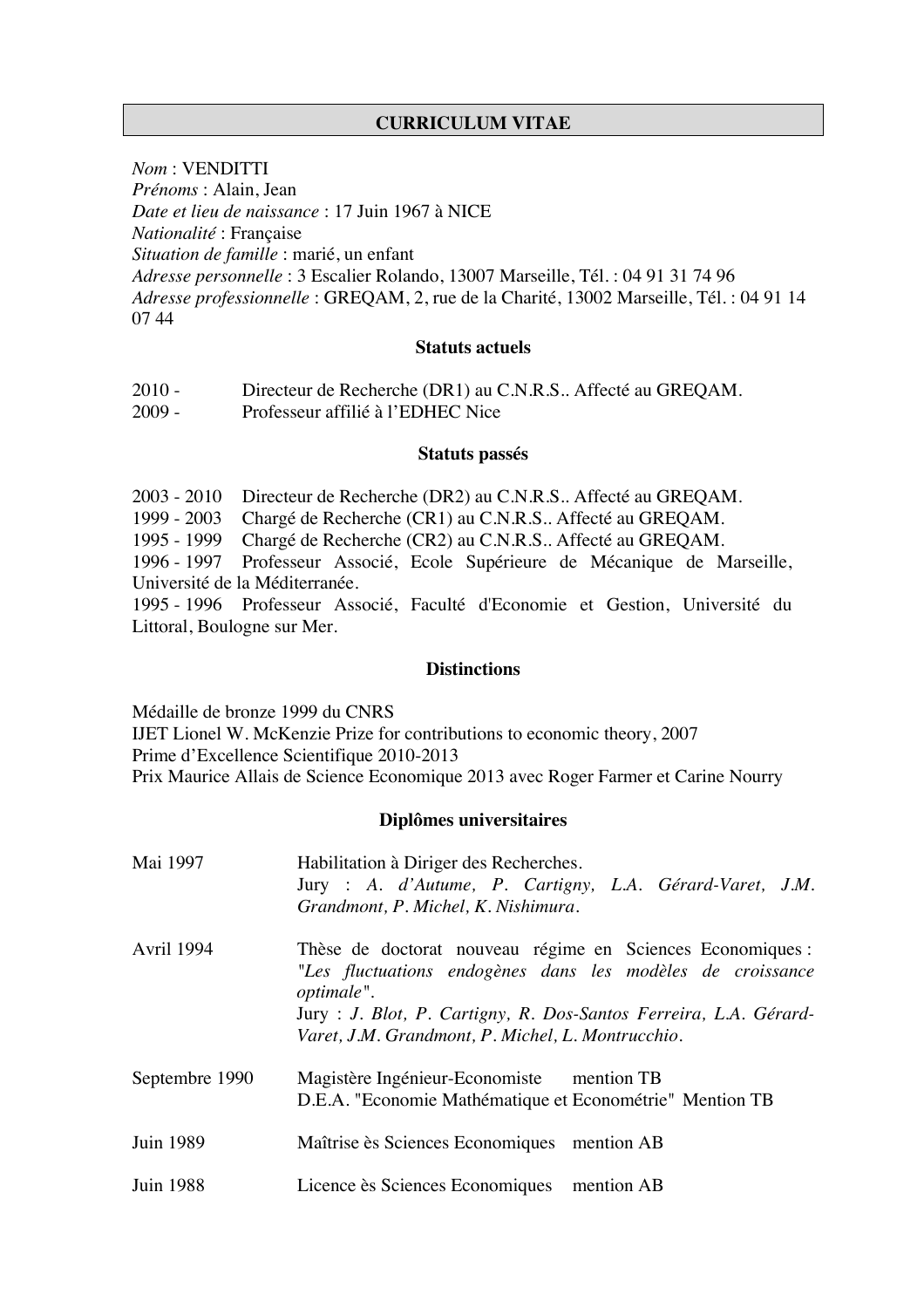## **Domaines de recherche**

• Modèles d'équilibre général dynamique, Fluctuations et croissance, Fluctuations et inégalités, Macroéconomie internationale.

# **Publications**

### *Articles parus*

1. *"Turnpike theory : some new results on the saddle point property of equilibria and on the existence of endogenous cycles",* avec P. CARTIGNY, **Journal of Economic Dynamics and Control**, n° 18, 957-974, 1994.

2.*"Endogenous cycles in discrete symmetric multisector optimal growth models",* avec P. CARTIGNY, **Journal of Optimization Theory and Applications**, Vol. 86, n° 1, 17-36, 1995.

3. *"Endogenous cycles with small discounting in multisector optimal growth models : continuous time case",* **Journal of Optimization Theory and Applications**, Vol. 88, n° 2, 453-474, 1996.

4. *"Croissance optimale et cycles dans le modèle à générations imbriquées : un exemple",* avec P. MICHEL, **Revue Economique**, Vol. 47, n° 3, 487-497, 1996.

5. *"Croissance optimale et fluctuations endogènes : un arbitrage entre préférences, technologie et impatience"*, **Revue d'Economie Politique**, Vol. 106, 791-841, 1996.

6. *"Hopf bifurcation and quasi-periodic dynamics in discrete multisector optimal growth models",* **Research in Economics**, n° 50, 267-291, 1996.

7. *"Optimal growth and cycles in overlapping generations models",* avec P. MICHEL, **Economic Theory**, n° 9, 511-528, 1997.

8. *"Strong concavity properties of indirect utility functions in multisector optimal growth models",* **Journal of Economic Theory**, Vol. 74, n° 2, 349-367, 1997.

9. *"Indeterminacy and endogenous fluctuations in two-sector growth models with externalities",* **Journal of Economic Behavior and Organization**, n° 33, 521-542, 1998.

10. *"Dynamical systems arising from infinite time horizon optimization models",* avec K. NISHIMURA, **Journal of Difference Equations and Applications**, Vol. 6, 753-773, 2000.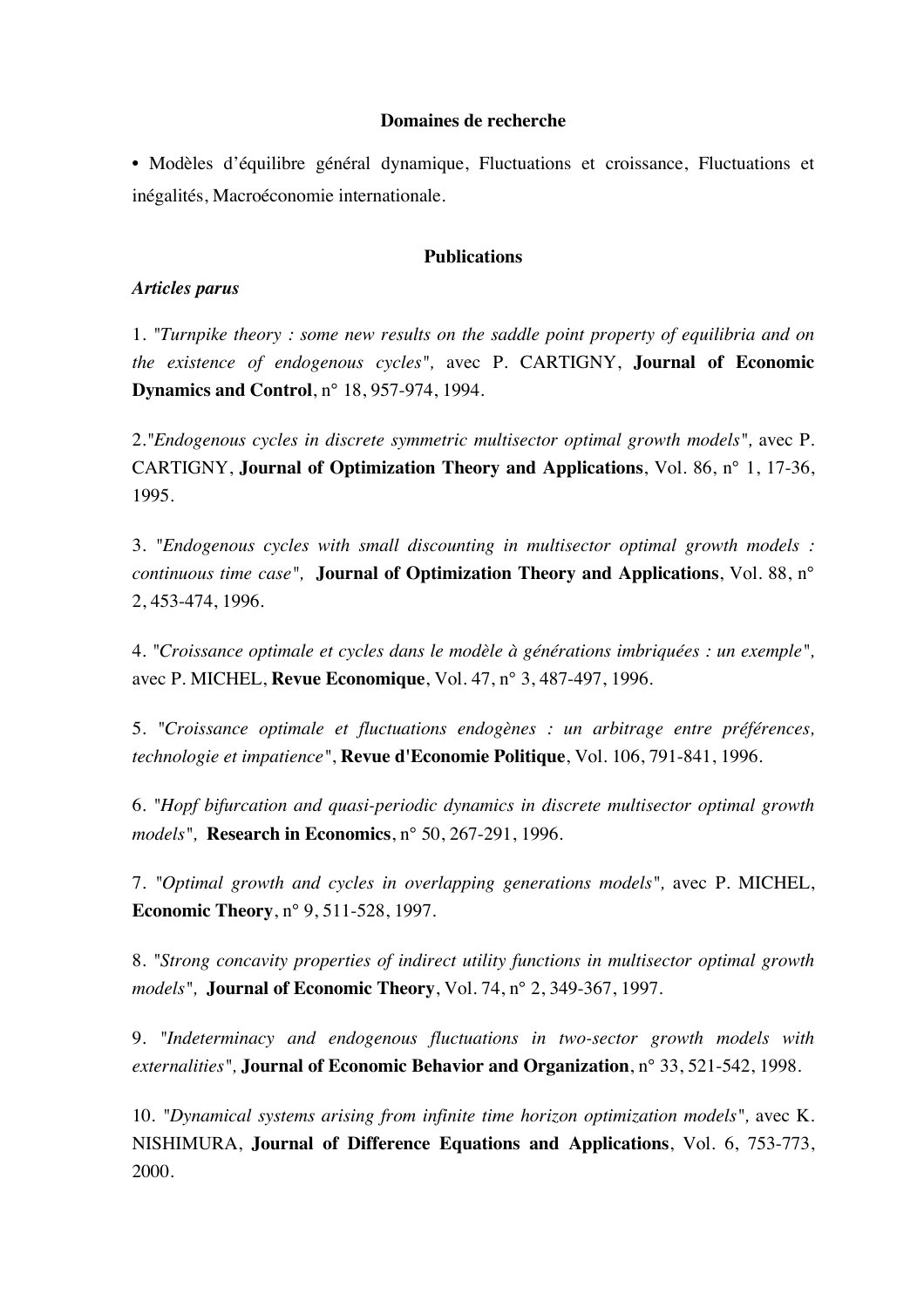11. *"Agents hétérogènes, croissance et détermination de l'équilibre",* avec C. NOURRY, **Annales d'Economie et de Statistique**, n° 59, 227-247, 2000.

12. *"Intersectoral external effects, multiplicities and indeterminacies",* avec J.P. DRUGEON, **Journal of Economic Dynamics and Control**, n° 25, 765-787, 2001.

13. *"Determinacy of equilibria in an overlapping generations model with heterogeneous agents",* avec C. NOURRY, **Journal of Economic Theory**, n° 96, 230-255, 2001.

14. *"Indeterminacy and cycles in two-sector discrete-time model",* avec J. BENHABIB et K. NISHIMURA, **Economic Theory**, n° 20, 217-235, 2002.

15. *"Intersectoral externalities and indeterminacy",* avec K. NISHIMURA, **Journal of Economic Theory**, n° 105, 140-157, 2002.

16. "*On intersectoral allocations, factors substitutability and multiple long run growth paths*", avec J.P. DRUGEON et O. POULSEN, **Economic Theory**, n° 21, 175-183, 2003.

17. *"Altruism and determinacy of equilibria in overlapping generations models with externalities",* **Japanese Economic Review**, Vol. 54, n° 2, 179-202, 2003.

18. *"Indeterminacy and the role of factor substitutability",* avec K. NISHIMURA, **Macroeconomic Dynamics**, Vol. 8, n°4, 436-465, 2004.

19. *"Capital depreciation, factor substitutability and indeterminacy",* avec K. NISHIMURA, **Journal of Difference Equations and Applications**, Vol. 10, 1153-1169, 2004.

20. *"Asymmetric factor substitutability and indeterminacy",* avec K. NISHIMURA, **Journal of Economics**, Vol. 83, n°2, 125-150, 2004.

21. *"Competitive equilibrium cycles with endogenous labor",* avec S. BOSI et F. MAGRIS, **Journal of Mathematical Economics**, 41, 325-349, 2005.

22. *"The two-sector overlapping generation model : a simple formulation",* **Research in Economics**, 59, 164-188, 2005.

23. *"Indeterminacy in a cash-in-advance two-sector economy",* avec S. BOSI et F. MAGRIS, **International Journal of Economic Theory**, 1, 131-149, 2005.

24. *"Indeterminacy in continuous-time two-sector models : an exposition"*, avec K. NISHIMURA, **Keio Economic Studies**, 42, 73-81, 2005.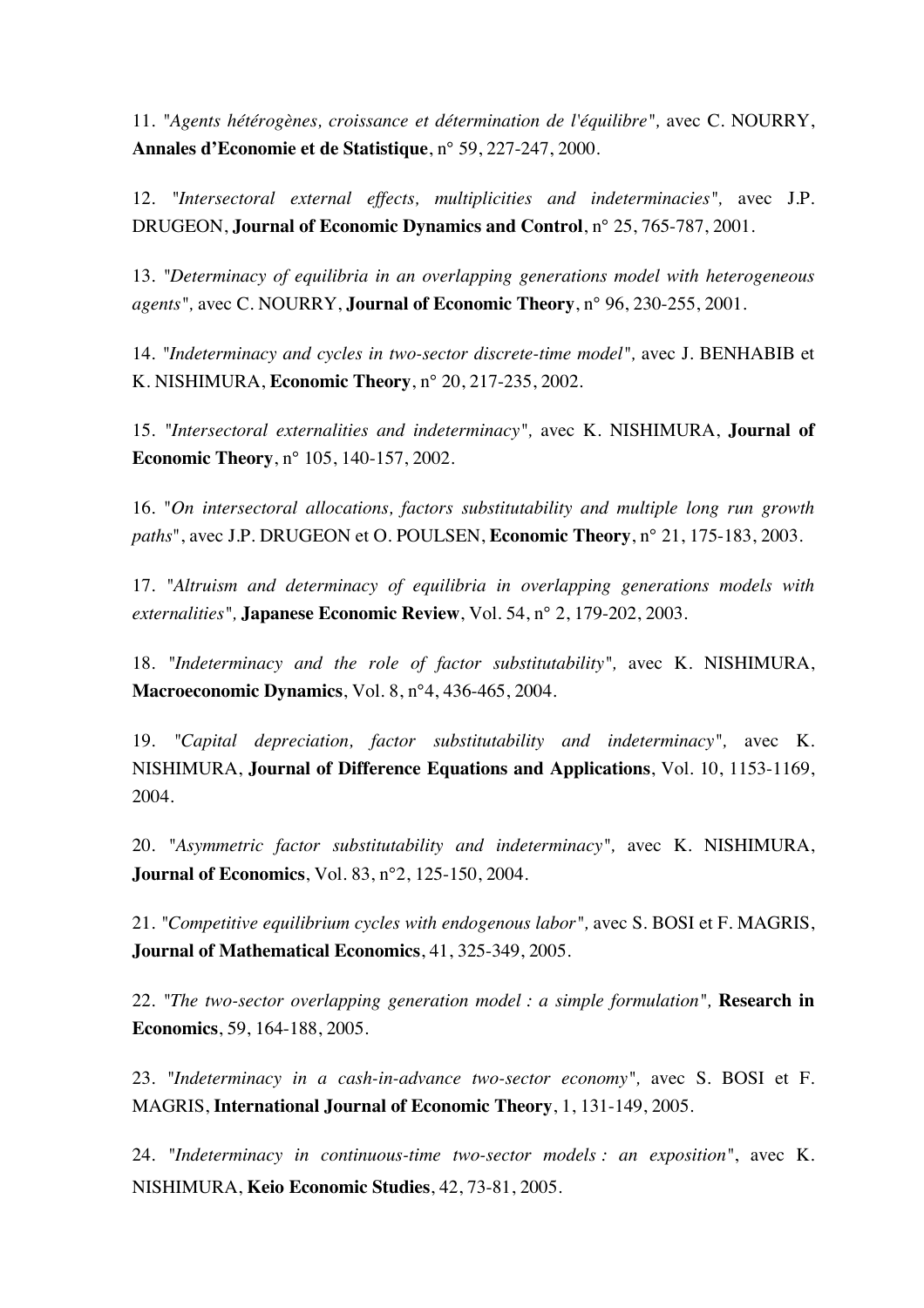25. *"The OLG model with endogenous labor supply : general formulation",* avec C. NOURRY, **Journal of Optimization Theory and Applications**, Vol. 128, n° 2, 355-377, 2006.

26. *"Endogenous fluctuations in two-sector models : role of preferences",* avec K. NISHIMURA et H. TAKAHASHI, **Journal of Optimization Theory and Applications**, Vol. 128, n° 2, 309-331, 2006.

27. *"Endogenous fluctuations in two-country models",* avec K. NISHIMURA et M. YANO, **Japanese Economic Review**, Vol. 57, n° 4, 516-532, 2006.

28. *"Indeterminacy with small externalities : the role of non-separable preferences"*, avec T. LLOYD-BRAGA et C. NOURRY, **International Journal of Economic Theory**, Vol. 2, n° 3-4, 217-239, 2006.

29. *"Indeterminacy in dynamic models : when Diamond meets Ramsey"*, avec T. LLOYD-BRAGA et C. NOURRY, **Journal of Economic Theory**, 134, 513-536, 2007.

30. *"Capital externalities in two-sector models"*, **Journal of Difference Equations and Applications**, 13, 183-195, 2007.

31. *"Indeterminacy in discrete-time infinite-horizon models with non linear utility and endogenous labor"*, avec K. NISHIMURA, **Journal of Mathematical Economics**, 43, 446-476, 2007.

32. *"Instability and fluctuations in intertemporal equilibrium models : presentation"*, avec C. LE VAN, T. MITRA et K. NISHIMURA, **Journal of Mathematical Economics**, 43, 231-235, 2007.

33. *"Wealth inequality, preference heterogeneity and macroeconomic volatility in twosector economies"*, avec C. GHIGLINO, **Journal of Economic Theory**, 135, 414-441, 2007.

34. *"Capital-labor substitution and indeterminacy in continuous-time two-sector models"*, avec J.P. GARNIER et K. NISHIMURA, **Advances in Mathematical Economics**, 10, 31- 49, 2007.

35. *"Sunspot fluctuations in two-sector economies with heterogeneous agents",* avec S. BOSI et F. MAGRIS, **Economic Theory**, 33, 311-331, 2007.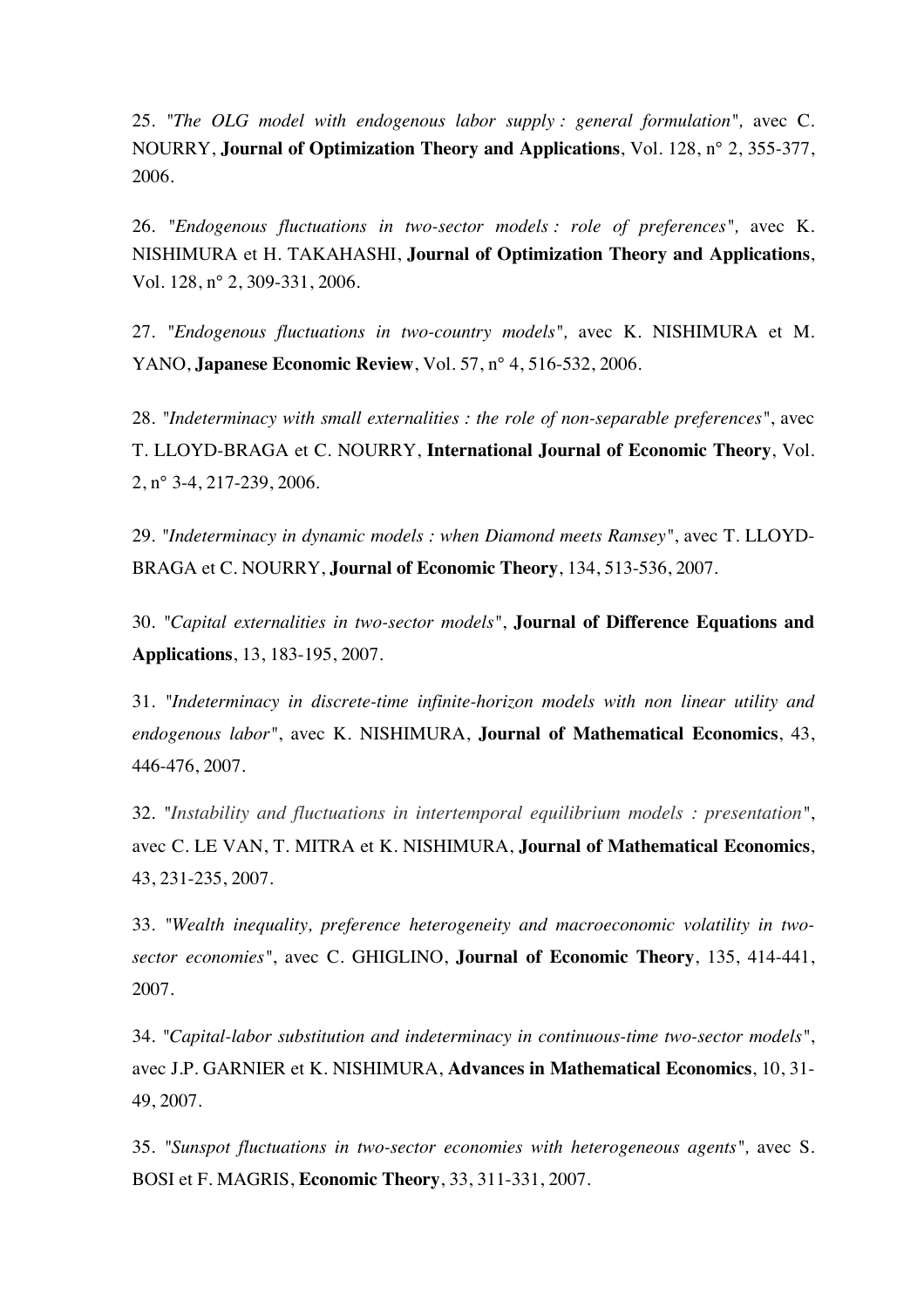36. *"Intertemporal substitution in consumption, labor supply elasticity and sunspot fluctuations in continuous-time models"*, avec J.P. GARNIER et K. NISHIMURA, **International Journal of Economic Theory**, 3, 235-259, 2007.

37. *"Equilibrium Cycles in a Two-Sector Economy with Sector Specific Externality",* avec M. MATSUO, K. NISHIMURA and T. SAKAGAMI, **Cubo a Mathematical Journal**, 10, 65-82, 2008.

38. *"Global externalities, endogenous growth and sunspot fluctuations"*, avec K. NISHIMURA et H. TAKAHASHI, **Advanced Studies in Pure Mathematics,** 53, 227- 238, 2009.

39. *"Optimal growth and endogenous fluctuations under decreasing returns in two-country models"*, avec K. NISHIMURA et M. YANO, **Review of International Economics** 17, 371-391, 2009.

40. *"Indeterminacy in aggregate models with small externalities : an interplay between preferences and technology"*, avec K. NISHIMURA et C. NOURRY, **Journal of Nonlinear and Convex Analysis**, 10(2), 279-298, 2009.

41. *"Indeterminacy and business-cycle fluctuations in a two-sector monetary economy with externalities"*, avec S. BOSI et K. NISHIMURA, **Journal of Difference Equations and Applications**, 15(11-12), 1085-1096, 2009.

42. *"Macroeconomic volatility and welfare loss under free-trade in two-country models"*, avec K. NISHIMURA et M. YANO, **International Journal of Economic Theory**, 6, 97- 126, 2010.

43. *"On efficiency and local uniqueness in two-sector OLG economies"*, avec J.P. DRUGEON et C. NOURRY, **Mathematical Social Sciences**, 59, 120-144, 2010*.*

44. *"Indeterminacy and expectation-driven fluctuations with non-separable preferences"*, avec K. NISHIMURA, **Mathematical Social Sciences**, 60, 45-56, 2010*.*

45. *"Multiple equilibria in two-sector monetary economies : an interplay between preferences and the timing for money"*, avec S. BOSI et K. NISHIMURA, **Journal of Mathematical Economics**, 46, 997-1014, 2010.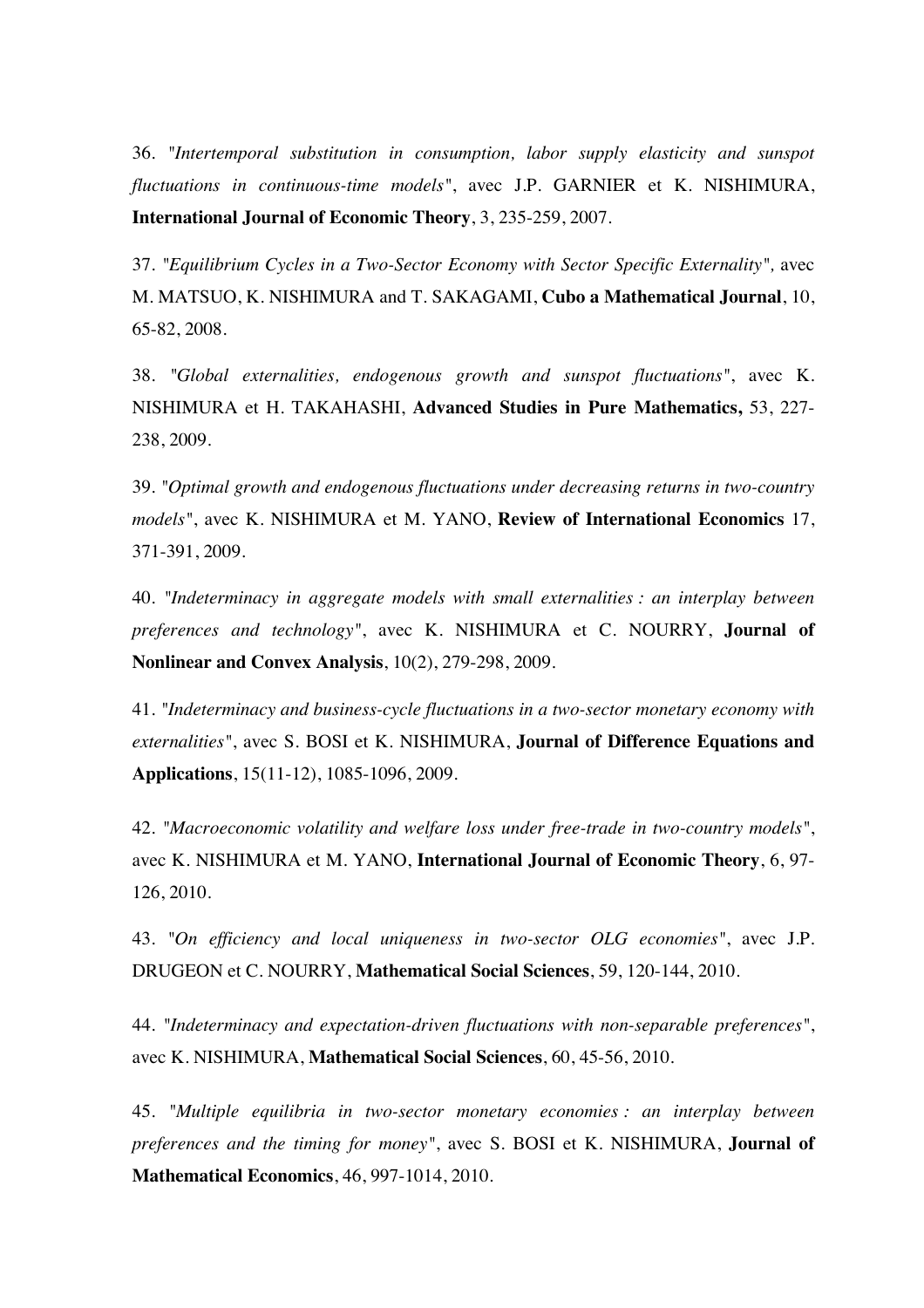46. *"Local and global indeterminacy in two-sector models of endogenous growth",* avec P. BRITO, **Journal of Mathematical Economics**, 46, 893-911, 2010.

47. *"Debt, deficits and finite horizons : the stochastic case"*, avec R. FARMER et C. NOURRY, **Economics Letters**, 111, 47-49, 2011.

48. *"Local indeterminacy under dynamic efficiency in a two-sector overlapping generations economy"*, avec C. NOURRY, **Journal of Mathematical Economics**, 47, 164-169, 2011*.*

49. *"Wealth distribution and output fluctuations"*, avec C. GHIGLINO, **Journal of Economic Theory**, 146, 2478-2509, 2011.

50. *"A two-sector OLG model with endogenous discounting"*, avec C. NOURRY et A. SERGEEVA, **Asia-Pacific Journal of Accounting and Economics**, 18, 359–386, 2011.

51. *"Introduction to Macroeconomic Dynamics special issue in honor of Kazuo Nishimura : Nonlinear dynamics in equilibrium models "*, avec J. STACHURSKI et M. YANO, **Macroeconomic Dynamics**, 16, 1-4, 2012.

52. *"Endogenous business cycles in OLG economies with multiple consumption goods"*, avec C. NOURRY, **Macroeconomic Dynamics**, 16, 86-102, 2012.

53. *"Weak concavity properties of indirect utility functions in multisector optimal growth models*", **International Journal of Economic Theory**, 8, 13-26, 2012.

54. *"Business-cycle fluctuations and learning-by-doing externalities in a one-sector model"*, avec E. AUGERAUD-VERON et H. D'ALBIS, **Journal of Mathematical Economics**, 48, 295-308, 2012.

55. "*Local indeterminacy in continuous-time models : the role of returns to scale*" avec J.P. GARNIER et K. NISHIMURA, **Macroeconomic Dynamics**, 17, 326-355, 2013.

56. *"Destabilizing balanced-budget consumption taxes in multi-sector economies"*, avec C. NOURRY, K. NISHIMURA et T. SEEGMULLER, **International Journal of Economic Theory**, 9, 113-130, 2013.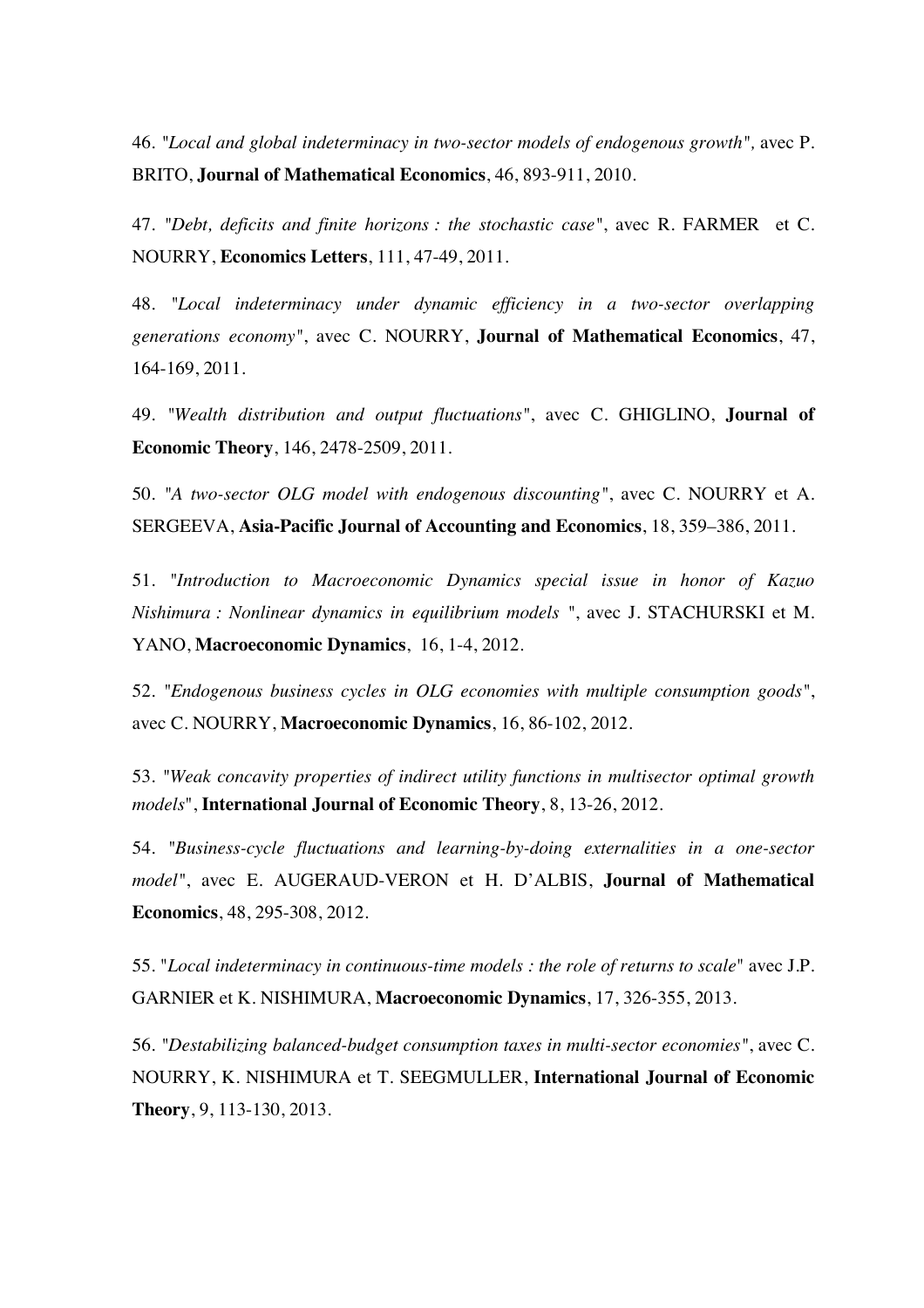57. *"Indeterminacy under balanced-budget consumption taxes : a re-examination"*, avec C. NOURRY et T. SEEGMULLER, **Journal of Economic Theory**, 148, 1977-2006, 2013.

58. *"International trade, aggregate instability and business cycles in two-country models"*, avec K. NISHIMURA et M. YANO, **Economic Theory**, 55, 357-392, 2014.

# *Articles à paraître ou en révision*

59. *"Public spending as a source of endogenous business cycles in a Ramsey model with many agents"*, avec C. NOURRY, K. NISHIMURA et T. SEEGMULLER, **Document de Travail AMSE**, 2013-14. A paraître dans *Macroeconomic Dynamics.*

60. *"On the (de)stabilizing effect of public debt in a Ramsey model with heterogeneous agents"*, avec C. NOURRY, K. NISHIMURA et T. SEEGMULLER. A paraître dans *International Journal of Economic Theory*.

61. *"Indeterminacy and sunspots in two-sector RBC models with generalized no-income effect preferences"*, avec F. DUFOURT et K. NISHIMURA, **Document de Travail AMSE**, 2013-15. En révision favorable pour *Journal of Economic Theory*.

62. *"Non-separable preferences do not rule out aggregate instability under balancedbudget rules"*, avec N. ABAD et T. SEEGMULLER, **Document de Travail AMSE**, 2012- 17. En révision favorable pour *Macroeconomic Dynamics*.

# *Chapitres de livres*

63. *"Systèmes Dynamiques (approche économique )",* avec P. CARTIGNY, in : C. Jessua, C. Labrousse et D. Vitry (Eds.), *Dictionnaire des Sciences Economiques*, PUF, 2001.

64. *"Capital depreciation, indeterminacy and cycles in two-sector economies",* avec K. NISHIMURA, in : T. Negishi, R. Ramachandran et K. Mino (Eds.), *Economic Theory, Dynamics and Markets : Essays in Honor of Ryuzo Sato,* Kluwer Academic Publishers, 2001.

65. *"Indeterminacy in discrete-time infinite-horizon models",* avec K. NISHIMURA, in : R.A. Dana, C . Le Van, T. Mitra and K. Nishimura (Eds.), *Handbook of Economic Growth: Vol. 1 : The Discrete Time Horizon*, Kluwer, 2006.

66. *"Characterization of equilibrium paths in the two-sector economy with CES production function and sector-specific externalities",* avec M. MATSUO, K. NISHIMURA and T.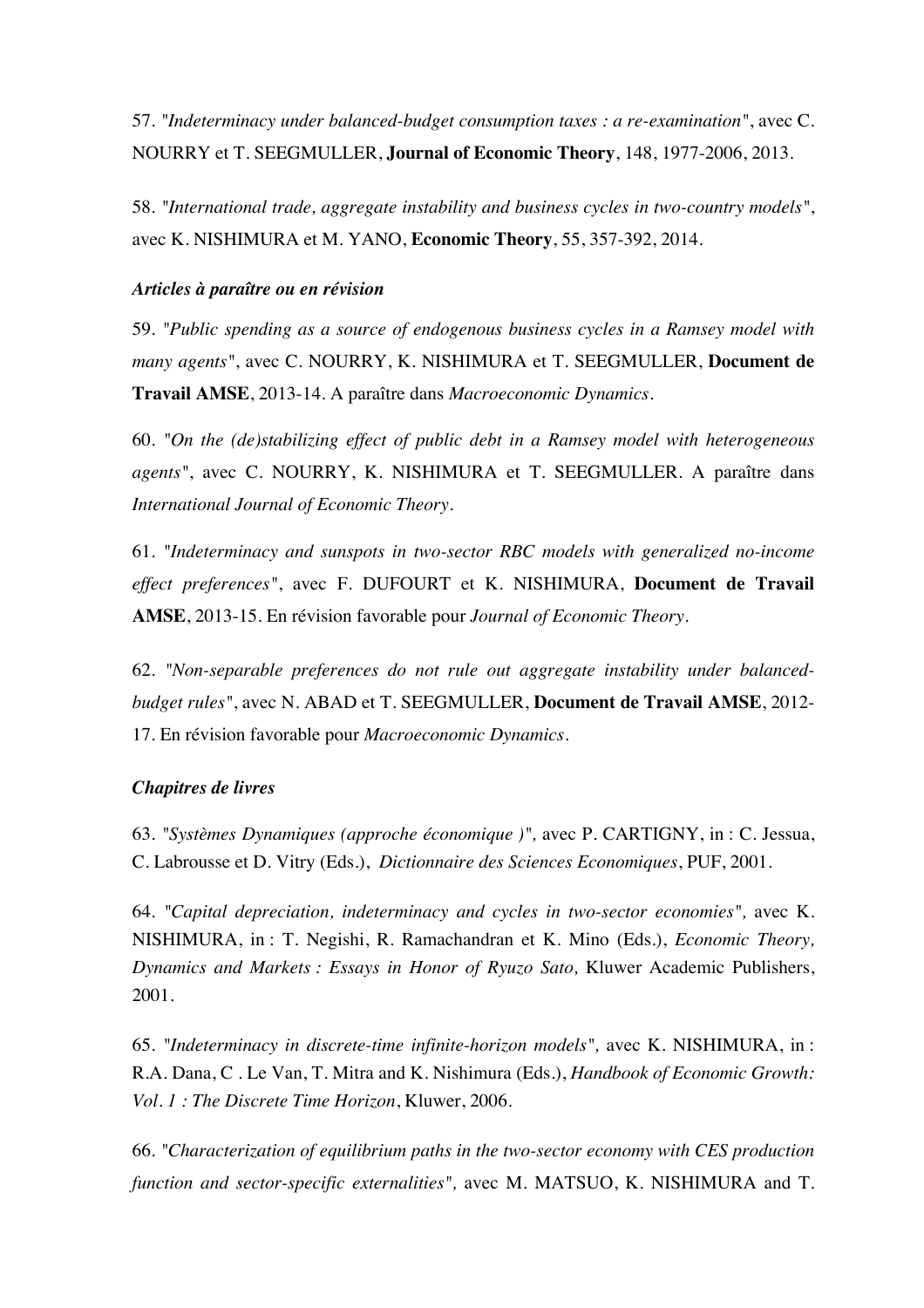SAKAGAMI, in : T. Kamihigashi et L. Zhao (Eds.), *International Trade and Economic Dynamics : Essays in Memory of Koji Shimomura*, Springer-Verlag, pp. 421-431, 2009.

67. *"Introduction"*, avec J. STACHURSKI et M. YANO, in : A. Venditti, J. Stachurski et M. Yano (Eds.), *Nonlinear Dynamics in Equilibrium Models. Chaos, Cycles and Indeterminacy. Selected Papers of Kazuo Nishimura*, Springer-Verlag, pp. 1-12, 2012.

### *Autres publications*

68. *"Economic Policy in the Presence of Coordination Problems by R.W. Cooper : Comments",* **Revue d'Economie Politique**, 115, 391-392, 2005.

## *Livre*

69. *"Nonlinear Dynamics in Equilibrium Models. Chaos, Cycles and Indeterminacy. Selected Papers of Kazuo Nishimura"*, co-édité avec J. STACHURSKI et M. YANO. Springer-Verlag, 2012.

### *Documents de travail*

70. *"Does dynamic efficiency rule out expectation-driven fluctuations ?"*, avec J.P. DRUGEON et C. NOURRY, **Document de Travail GREQAM**, 2006-49.

71. *"Local indeterminacy in two-sector overlapping generations models"*, avec C. NOURRY, **Document de Travail GREQAM**, 2008-26.

72. *"Debt, deficits and finite horizons : a stochastic dynamic analysis"*, avec R. FARMER et C. NOURRY, **NBER Working Paper** w15025.

73. *"The inefficient markets hypothesis : why financial markets do not work well in the real world"*, avec R. FARMER et C. NOURRY, **NBER Woking Paper 18647** et **Document de Travail AMSE**, 2013-11. Soumis.

74. *"Efficient endogenous fluctuations in two-sector OLG model"*, avec A. LERICHE et C. NOURRY, **Document de Travail AMSE**, 2012-42. Soumis à *Research in Economics*.

75. *"Collaterals and growth cycles with heterogeneous agents"*, avec S. BOSI et M. ISMAÊL. Soumis à *Journal of Money, Credit and Banking*.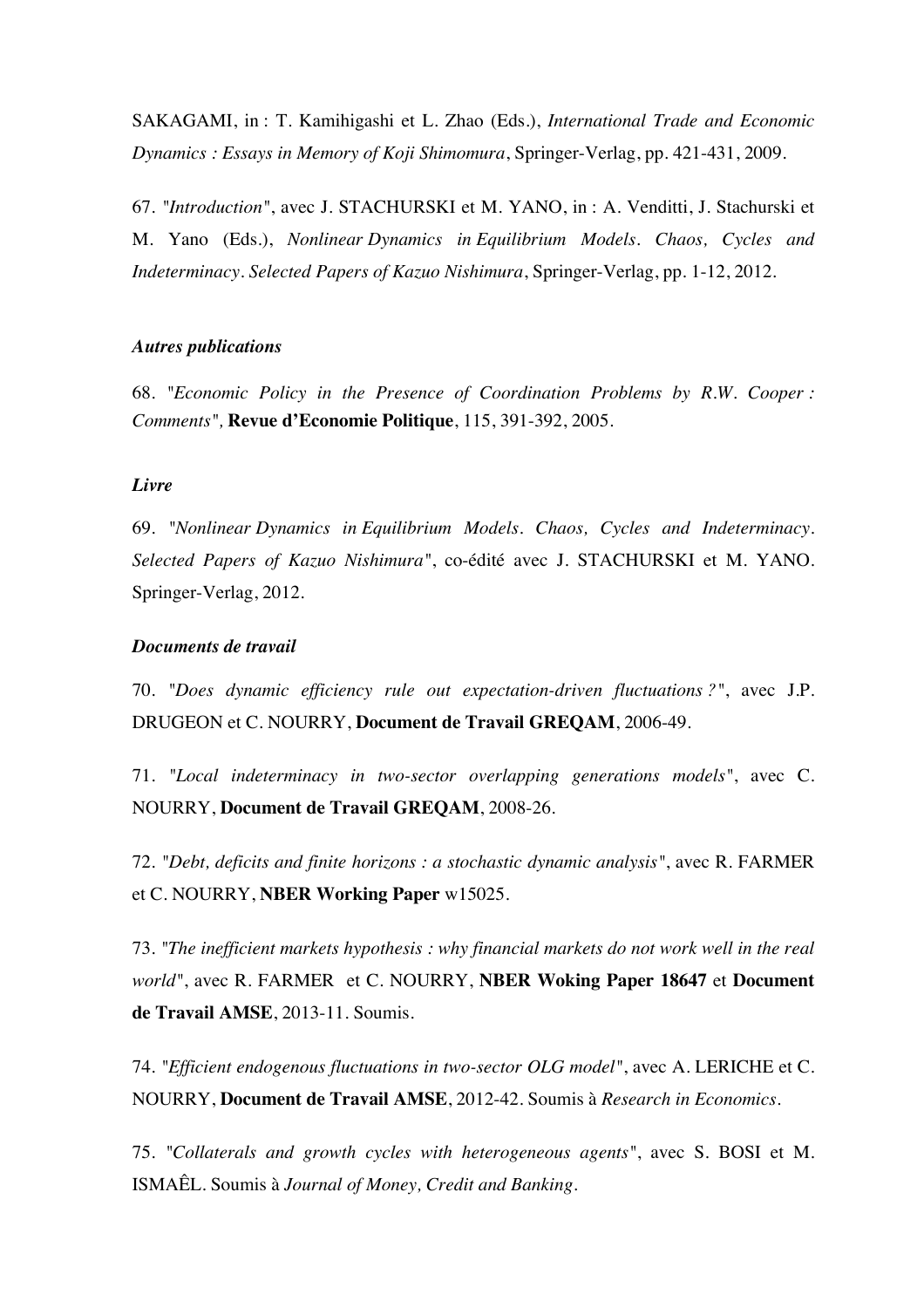76. *"Sunspot fluctuations in two-sector RBC models : new results with additively-separable preferences"*, avec F. DUFOURT et K. NISHIMURA, **Document de Travail AMSE**, 2013-15.

77. *"Fiscal policy, debt constraint and expectation-driven volatility"*, avec K. NISHIMURA et T. SEEGMULLER.

78. *"Non-balanced endogenous growth and structural change : when Lucas meets Kaldor and Kuznets"*, avec C. GHIGLINO et K. NISHIMURA.

79. *"Time-varying consumption tax, productive government spending, and aggregate instability*", avec M. BAMBI.

### *Travaux en cours*

80. *"Optimal growth in two-sector OLG models"* avec C. NOURRY.

81. *"Overlapping generations with recursive preferences"* avec C. NOURRY.

82. *"Sunspot fluctuations and international trade"*, avec K. NISHIMURA et M. YANO.

83. *"Debt, deficits and finite horizons with production : the stochastic case"*, avec R. FARMER et C. NOURRY.

84. *"Urban theory of non-balanced growth"*, avec L. BETTENCOURT, C. GHIGLINO et K. NISHIMURA.

85. *"Growth and public debt : what are the relevant tradeoffs?"*, avec C. NOURRY, K. NISHIMURA et T. SEEGMULLER.

#### **Participation à des colloques, séminaires et groupes de travail**

• *"On the (de)stabilizing effect of public debt in a Ramsey model with heterogeneous agents"*, avec C. NOURRY, K. NISHIMURA et T. SEEGMULLER. Présenté au Séminaire Général du département d'Economie de l'Université de Vienne, Mai 2014.

• *"The inefficient markets hypothesis : why financial markets do not work well in the real world"*, avec R. FARMER et C. NOURRY. Présenté à la *"*31ème Conférence de l'AFFI*"*, IAE Aix-en-Provence, Mai 2014.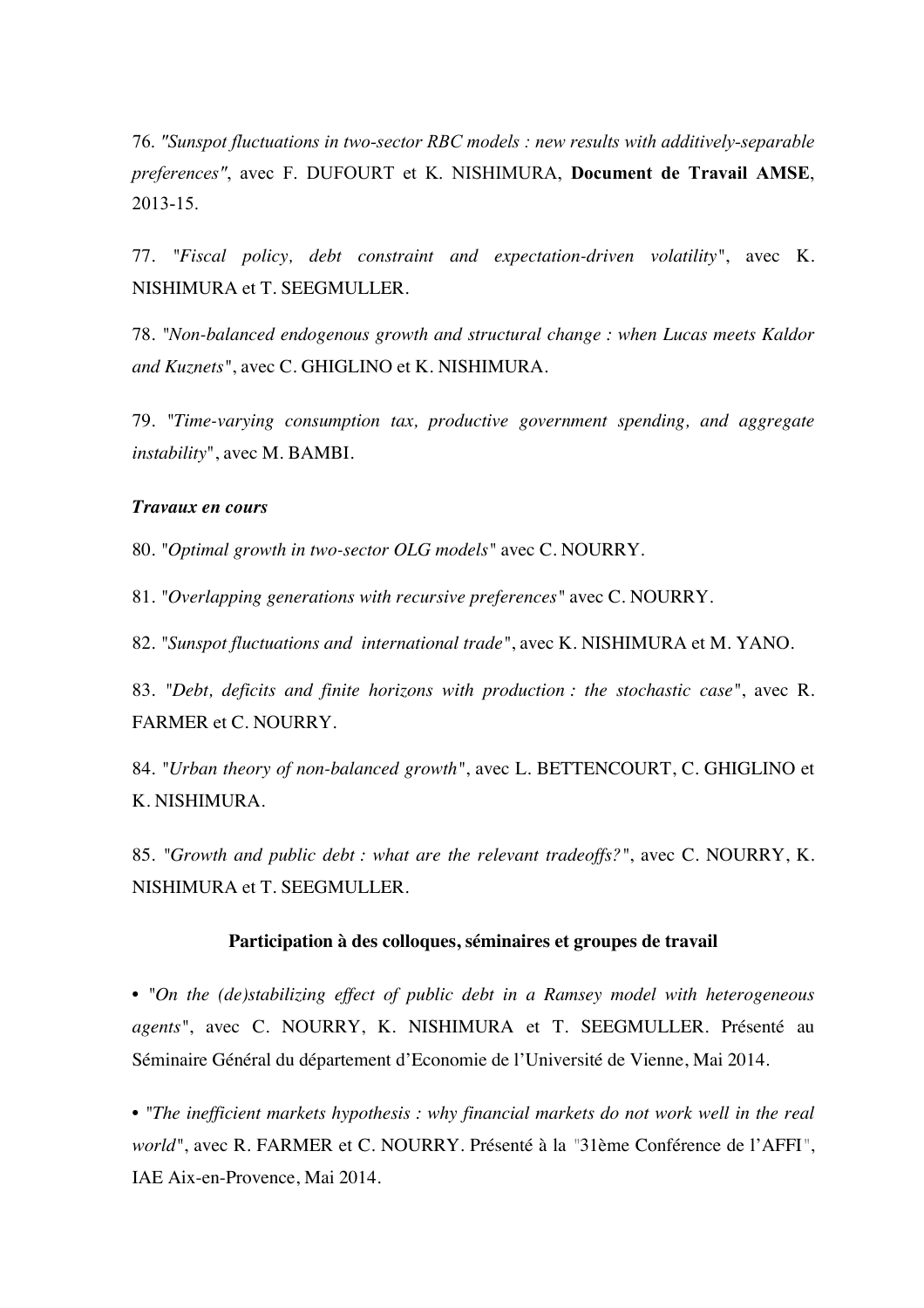• *"The inefficient markets hypothesis : why financial markets do not work well in the real world"*, présenté au *"*Workshop on Finance in General Equilibrium*"*, Paris, Janvier 2014.

• *"The inefficient markets hypothesis : why financial markets do not work well in the real world"*, présenté à la *"*BOE/CFM Conference on Macroeconomics – Understanding Low Growth*"*, Londres, Décembre 2013.

• *"On the (de)stabilizing effect of public debt in a Ramsey model with heterogeneous agents"* présenté à la *"*Journée Dynamique*"*, Université de La Rochelle, 12-13 Septembre 2013.

• *"The inefficient markets hypothesis : why financial markets do not work well in the real world"*, présenté au *"*13th SAET Conference on Current Trends in Economic Theory*"*, Paris, Juillet 2013.

• *"The inefficient markets hypothesis : why financial markets do not work well in the real world"*, présenté au "2013 Public Economic Theory Meeting", Lisbonne, Juillet 2013.

• *"The inefficient markets hypothesis : why financial markets do not work well in the real world"*, présenté aux *"*12ème Journées Louis-André Gérard-Varet*"*, Marseille, Juin 2013.

• *"The inefficient markets hypothesis : why financial markets do not work well in the real world*", présenté au "17<sup>ème</sup> Colloque Théories et Méthodes de la Macroéconomie", Lyon, Mars 2013.

• *"Destabilizing balanced-budget consumption taxes in multi-sector economies"* présenté au *"*AMSE Workshop on Growth and Development*"*, GREQAM, Avril 2012.

• *"Indeterminacy under balanced-budget consumption taxes : a re-examination"* et *"Destabilizing balanced-budget consumption taxes in multi-sector economies"* présentés au *"*Séminaire Macroéconomie*"*, THEMA, Université de Nanterre, Février 2012.

• *"On the robustness of destabilizing balanced-budget rules"* présenté à la *"*Conference in honor of Cuong Le Van*"*, MSE-PSE, Paris, Décembre 2011.

• *"Business-cycle fluctuations in two-sector models : theory and data confrontations"* et *"On the robustness of (de)stabilizing balanced-budget consumption taxes"* présentés au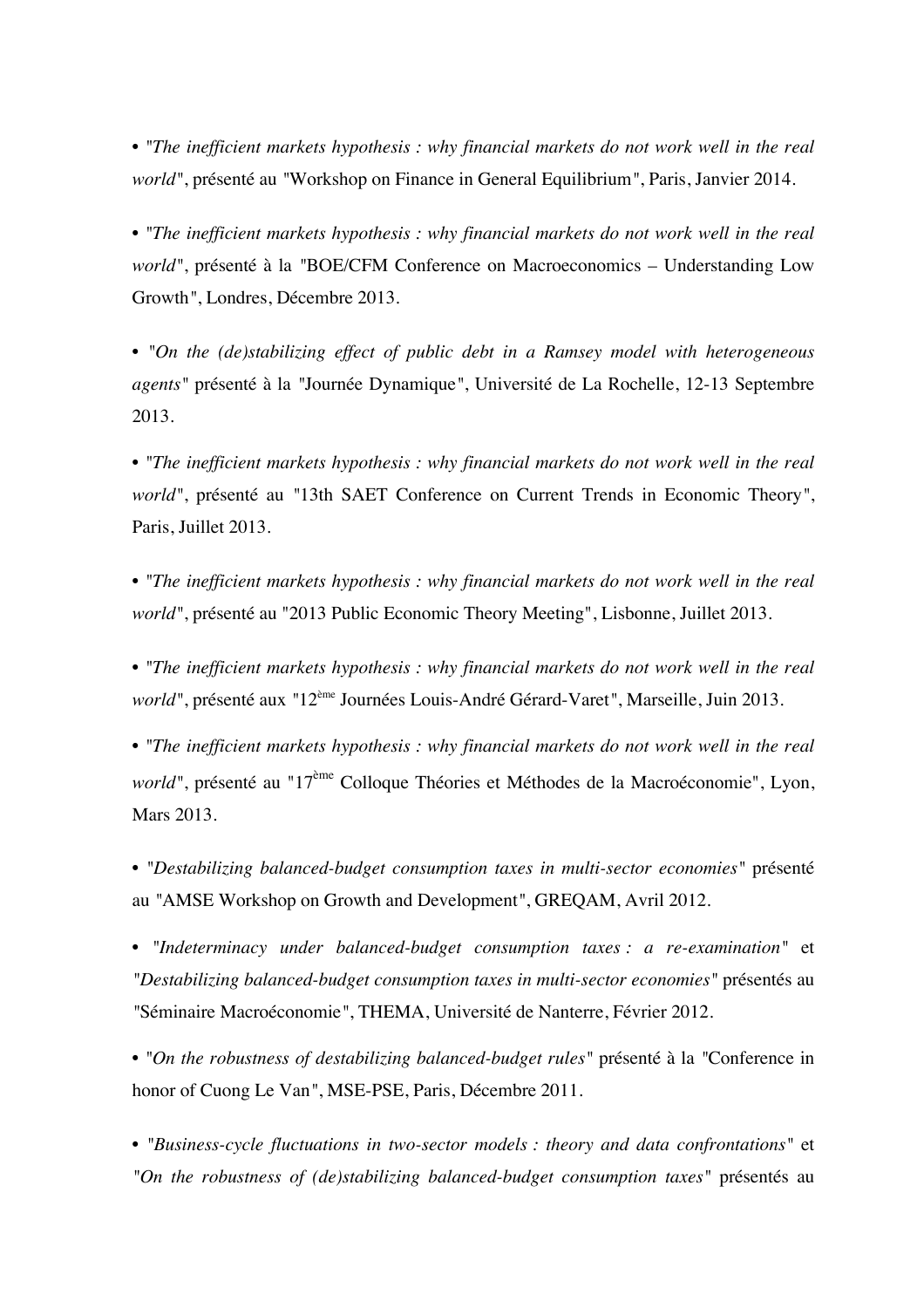*"*Workshop in honor of Cuong Le Van*"*, Exeter, Septembre 2011.

• *"Endogenous business cycles in OLG economies with multiple consumption goods"* et *"Business-cycle fluctuations in two-sector models : theory and data confrontations"* présenté au *"*11th SAET Conference*"*, Faro, Portugal, June 2011.

• *"Endogenous business cycles in OLG economies with multiple consumption goods"* et *"Business-cycle fluctuations in two-sector models : theory and data confrontations"* présenté au colloque international ``New issues on macroeconomic regulation: financial crisis, stabilisation policies and sustainable development", GREQAM, 9-11 Juin, 2011.

• *"A two-sector OLG model with endogenous discounting"*, présenté au *"*2011 APJAE Symposium on Dynamic System and World Trade", City University of Hong Kong, 11-13 Mai, 2011.

• *" Business-cycle fluctuations in two-sector models : theory and calibrations"* présenté à la *"*Journée Dynamique*"*, Université de La Rochelle, 7-8 Octobre 2010.

• *"International trade, aggregate instability and business cycles in two-country models"* présenté au *"*10th SAET Conference on Current Trends in Economic Theory*"*, National University of Singapore, August 2010.

• *"International trade, aggregate instability and business cycles in two-country models"* présenté au *"*7 th Asian General Equilibrium Theory Workshop*"*, Institute of Mathematics, Hanoi, Vietnam, August 2010.

• *"Business-cycle fluctuations in two-sector models : theory and calibrations"*, présenté au *"*Anglo-French-Italian Macroeconomic Workshop*"*, Marseille, Juin 2010.

• *"International trade, aggregate instability and business cycles in two-country models"* présenté au *"*Workshop on Trade, Dynamics and Complexity*"*, Institute of Economic Research, Kyoto University, Avril 2010.

• *"International trade, aggregate instability and business cycles in two-country models"* présenté au Séminaire Général du BETA, Université Louis-Pasteur, Décembre 2009.

• *"International trade, aggregate instability and business cycles in two-country models"* présenté à la *"*Journée Dynamique*"*, Université de Lille 1, Décembre 2009.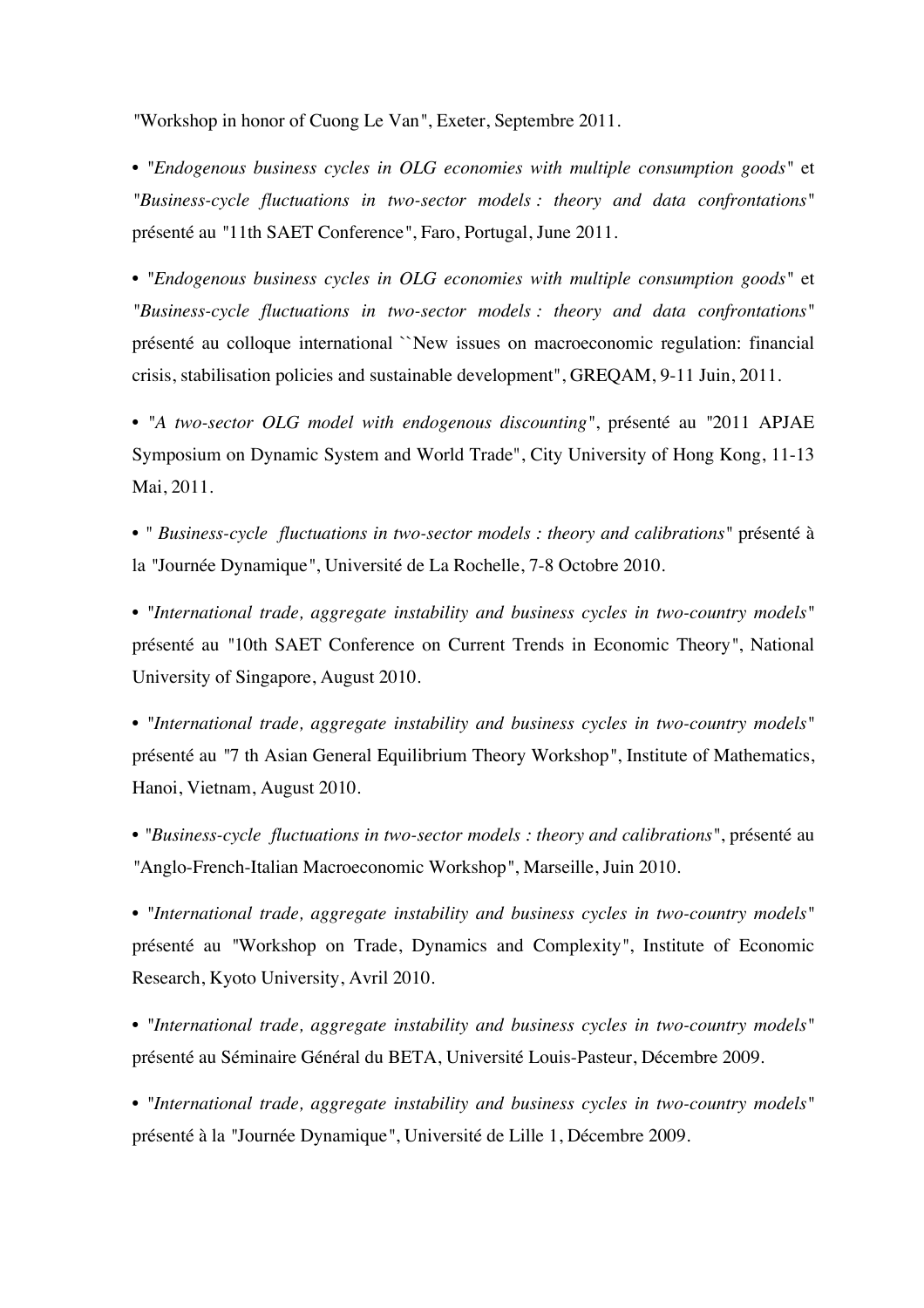• *"Debts, deficits and finite horizons : the stochastic case"*, présenté à la conférence internationale "Agents Interactions, Market Interdependencies and Aggregate Instability", Paris, Juin 2009.

• *"Local indeterminacy under dynamic efficiency in a two-sector overlapping generations economy"*, présenté aux *"*8ème Journées Louis-André Gérard-Varet*"*, Marseille, Juin 2009.

• *"Indeterminacy and expectation-driven fluctuations with non-separable preferences"* présenté au *"*Anglo-French-Italian Macroeconomic Workshop*"*, Londres, Mai 2009.

• *"Indeterminacy and expectation-driven fluctuations with non-separable preferences"* présenté au *"*6th International Conference on Economic Theory : Market Quality Dynamics*"*, Kyoto, Décembre 2008.

• *"The role of the wealth distribution on output volatility"* présenté au *"*ASSET meeting 2008*"*, IUE, Florence, Novembre 2008.

• *"The role of the wealth distribution on output volatility"* présenté au *"*First Milan Workshop on Dynamics, Optimal Growth and Population Change: Theory and Applications*"*, Milan, Septembre 2008.

• *"The role of the wealth distribution on output volatility"* présenté au workshop International *"*Growth with heterogeneous agents : causes and effects of inequality*"*, GREQAM, Marseille, Juin 2008.

• *"The role of the wealth distribution on output volatility"* présenté aux *"*7ème Journées Louis-André Gérard-Varet*"*, GREQAM, Marseille, Juin 2008.

• *"Macroeconomic volatility as a consequence of wealth inequality"* présenté au Workshop International *"*Market Imperfections and Macroeconomic Instability*"*, Université de Lille 1, Mars 2008.

• *"Macroeconomic volatility as a consequence of wealth inequality"* présenté au Séminaire GED, Centre d'Economie de la Sorbonne, Université de Paris 1, Février 2008.

• *"Macroeconomic volatility as a consequence of wealth inequality"* présenté au Séminaire Macroéconomie, Institute of Economic Research, Kyoto University, Décembre 2007.

• *"Does dynamic efficiency rule out expectation-driven fluctuations ?"* présenté au Séminaire Général, Kobe University, Japon, Décembre 2007.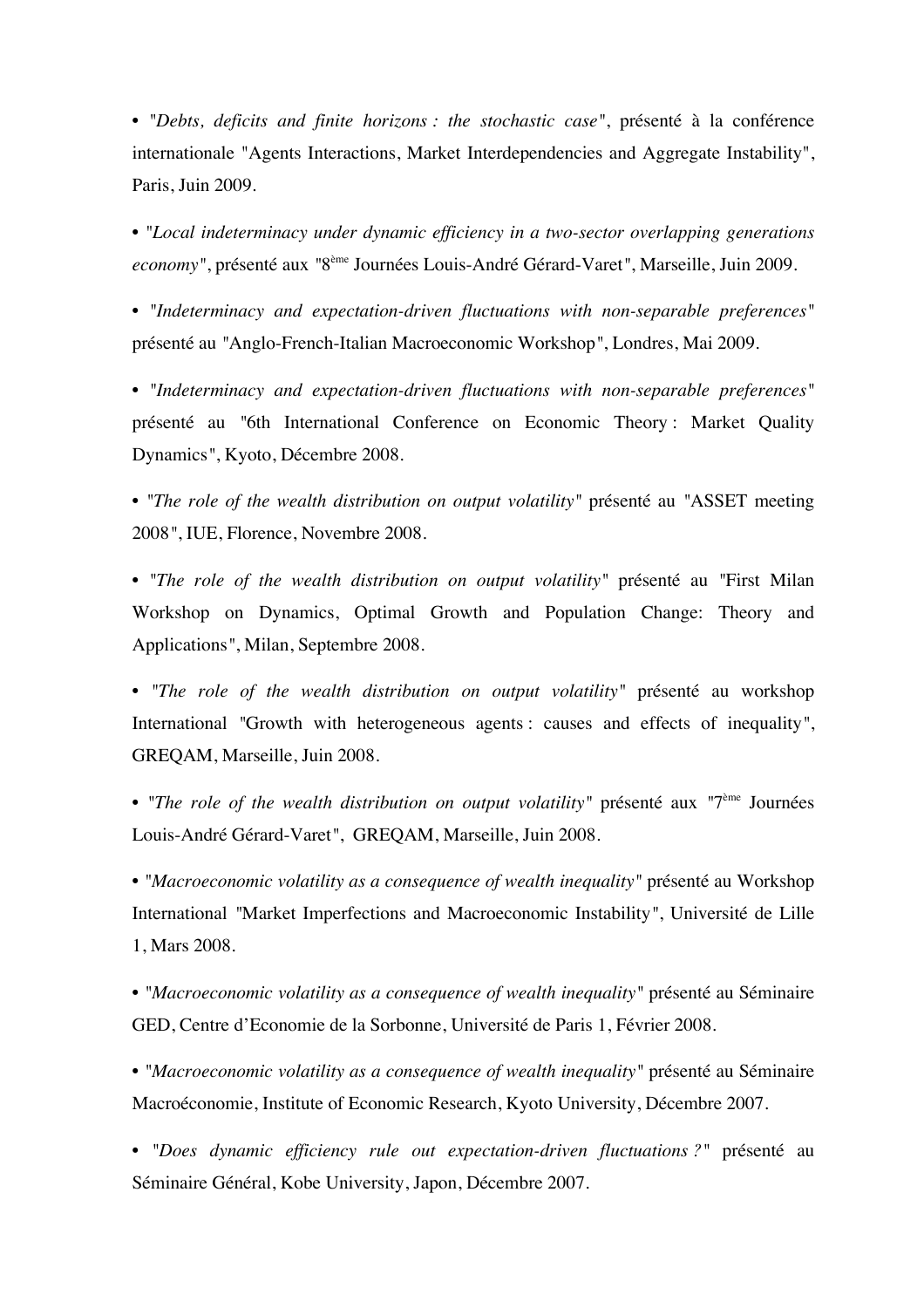• *"Does dynamic efficiency rule out expectation-driven fluctuations ?"* présenté au Séminaire Général, Kyoto University, Japon, Décembre 2007.

• "*Local indeterminacy in continuous-time models : the role of returns to scale*" présenté à la *"* Conference on Mathematical Economics*"*, Keio University, Octobre 2007.

• *"Macroeconomic volatility and welfare loss under free-trade in two-country models"* présenté au *"*Workshop on Macroeconomic Dynamics*"*, Kyoto University, Octobre 2007.

• *"Does dynamic efficiency rule out sunspot fluctuations ?"* présenté au Séminaire Macroéconomie, Hokkaido University, Sapporo, Japon, Août 2007.

• *"Macroeconomic volatility and welfare loss under free-trade in two-country models"* présenté au Séminaire Macroéconomie, Institute of Economic Research , Kyoto University, Juillet 2007.

• *"Global externalities, endogenous growth and sunspot fluctuations"* présenté au Séminaire Général, Meiji-Gakuin University, Tokyo, Juillet 2007.

• *"Sunspot fluctuations under free-trade in two-country models"* et *"Sunspot fluctuations in two-sector overlapping generations models"* présentés à la conférence internationale "Indeterminacy and Non-linear Dynamics in Intertemporal Equilibrium Models", Tokyo, Février 2007.

• *"Intertemporal substitution in consumption, labor supply elasticity and sunspots fluctuations in continuous-time models"* et *"Does dynamic efficiency rule out sunspot fluctuations ?"* présentés au "2006 ASSET Meeting", Lisbonne, Novembre 2006.

• *"Indeterminacy with small externalities : the role of non-separable preferences"*, présenté au "10ème Colloque Théories et Méthodes de la Macroéconomie", Toulouse, Janvier 2006.

• *"Indeterminacy with small externalities : the role of non-separable preferences"*, présenté à la conférence internationale "Intertemporal Equilibria, Aggregation and Sunspots : in honor of Jean-Michel Grandmont", Lisbonne, Octobre 2005.

• *"Indeterminacy in discrete-time infinite-horizon models with non linear utility and endogenous labor"*, présenté à la conférence internationale "Instability and fluctuations in intertemporal equilibrium models", Marseille, Juin 2005.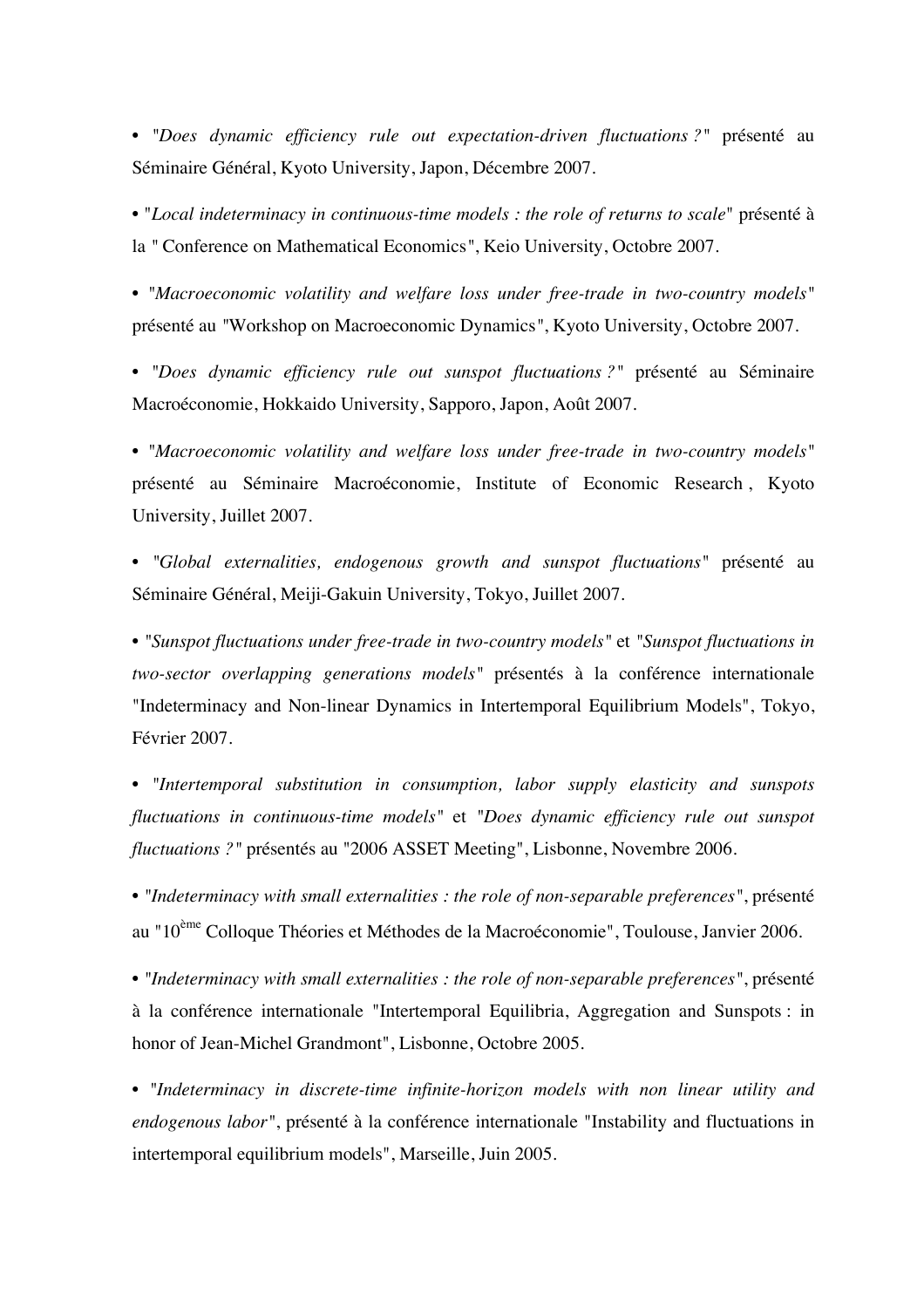• *"Wealth inequality and macroeconomic volatility in two-sector economies"*, présenté au "2005 Public Economic Theory Meeting", Marseille, Juin 2005.

• "Wealth inequality and macroeconomic volatility in two-sector economies" et "Indeterminacy in dynamic models : when Diamond meets Ramsey" présentés au "9<sup>ème</sup> Colloque Théories et Méthodes de la Macroéconomie",Lyon, Janvier 2005.

• *"Wealth inequality and macroeconomic volatility in two-sector economies"*, présenté au workshop "Dynamic Games and Economic Growth", Kobe University, Novembre 2004.

• *"Indeterminacy in a two-sector finance constrained economy*", présenté à la conférence "Public Economic Theory 04", Beijing, Août 2004.

• *"Indeterminacy in a cash-in-advance two-sector economy",* présenté à la conférence "Coordination Failures : Theories and Policies", Université de Paris X, Nanterre, Juin 2004.

• "*Competitive equilibrium cycles with endogenous labor*", présenté au "8ème Colloque Théories et Méthodes de la Macroéconomie", Orléans, Janvier 2004.

• "Indeterminacy in a cash-in-advance two-sector economy", présenté à la "6<sup>th</sup> International Conference on Current Trends in Economics", Rhodes, Grèce, Juin-Juillet 2003.

• "*Competitive equilibrium cycles with endogenous labor*", présenté au Séminaire Général de l'EPEE, Université d'Evry, 23 Avril, 2003.

• Présentation d'une conférence sur "*Nonlinear Dynamics and Indeterminacy in Multisector Growth Models*" à la XIIIth Summer School of the European Economic Association on "Endogenous Fluctuations", Université Catholique Portugaise, Septembre 2002.

• "*Indeterminacy and the role of factor substitutability*", présenté à la "Summer School in Economic Theory,  $2<sup>nd</sup>$  edition – Intertemporal Macroeconomics : Growth, Fluctuations and the Open Economy", Venice International University, Juin-Juillet 2002.

• "*Indeterminacy and the role of factor substitutability*", présenté au "7<sup>ème</sup> Colloque Théories et Méthodes de la Macroéconomie", Evry, Juin 2002.

• "*Indeterminacy and the role of factor substitutability*", présenté au séminaire Macroéconomie du GREMAQ, 22 Avril, 2002.

• "*On intersectoral allocations, factor substitutability and multiple long run growth paths*", présenté au "2001 Far Eastern Meeting of the Econometric Society", Kobe, Juillet 2001.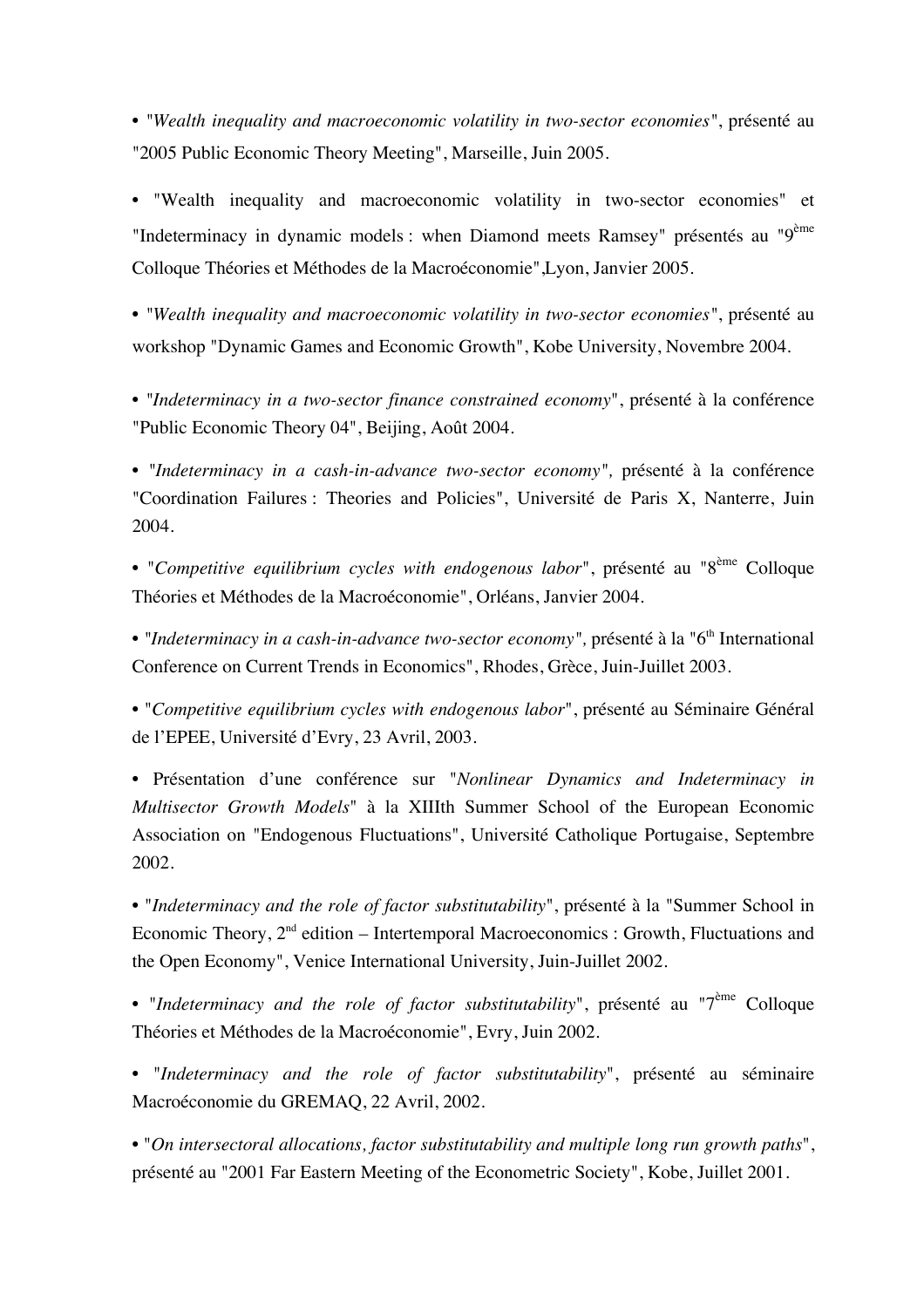• *"Indeterminacy and the role of factor substitutability in multisector models",* présenté à la Conférence Internationale "New Perspectives on (In)Stability : the Role of Heterogeneity", Marseille, GREQAM, Juin 2001.

• "*On intersectoral allocations, factors substitutability and multiple long run growth paths*", présenté au "Third Louvain Symposium on Macroeconomic Dynamics", Avril 2001

• "*On intersectoral allocations, factors substitutability and multiple long run growth paths*", présenté au séminaire général de la Faculté des Sciences Economiques de Perpignan, Janvier 2001

• *"Intersectoral externalities and indeterminacy",* présenté au séminaire général de l'ISEG, Lisbonne, Septembre 2000.

• *"Intersectoral externalities and indeterminacy",* présenté au "Workshop on Economic Growth and General Equilibrium", Londres, Juin 2000.

• *"Intersectoral externalities and indeterminacy",* présenté au "Workshop on Complex Behavior in Economics : Modeling, Computing and Mastering Complexity", Aix-en-Provence, Mai 2000.

• *"Indeterminacy and cycles in two-sector discrete-time models",* présenté à la Conférence Internationale "Dynamic Equilibria, Expectations and Indeterminacies", Paris, Panthéon-Sorbonne, Juin 1999.

• *"Agents hétérogènes, croissance et détermination de l'équilibre",* présenté au "4ème Colloque Théories et Méthodes de la Macroéconomie", Montréal, Mai 1999.

• *"Strong concavity properties of indirect utility functions in multisector optimal growth models",* présenté au séminaire général du CERMSEM, Paris, Avril 1999.

• *Determinacy of equilibrium in an overlapping generations model with heterogeneous agents"* présenté au "1998 ASSET Meeting", Bologne, Octobre1998.

• *"Determinacy of equilibrium in an overlapping generations model with heterogeneous agents"* présenté à la Conférence "Intertemporal Equilibrium Theory: Stability, Bifurcations and Indeterminacy", Tokyo, Juin 1998.

• *Determinacy of equilibrium in an overlapping generations model with heterogeneous agents"* présenté à la "II Conference on Complexity in Economics", Lisbonne, Mai 1998.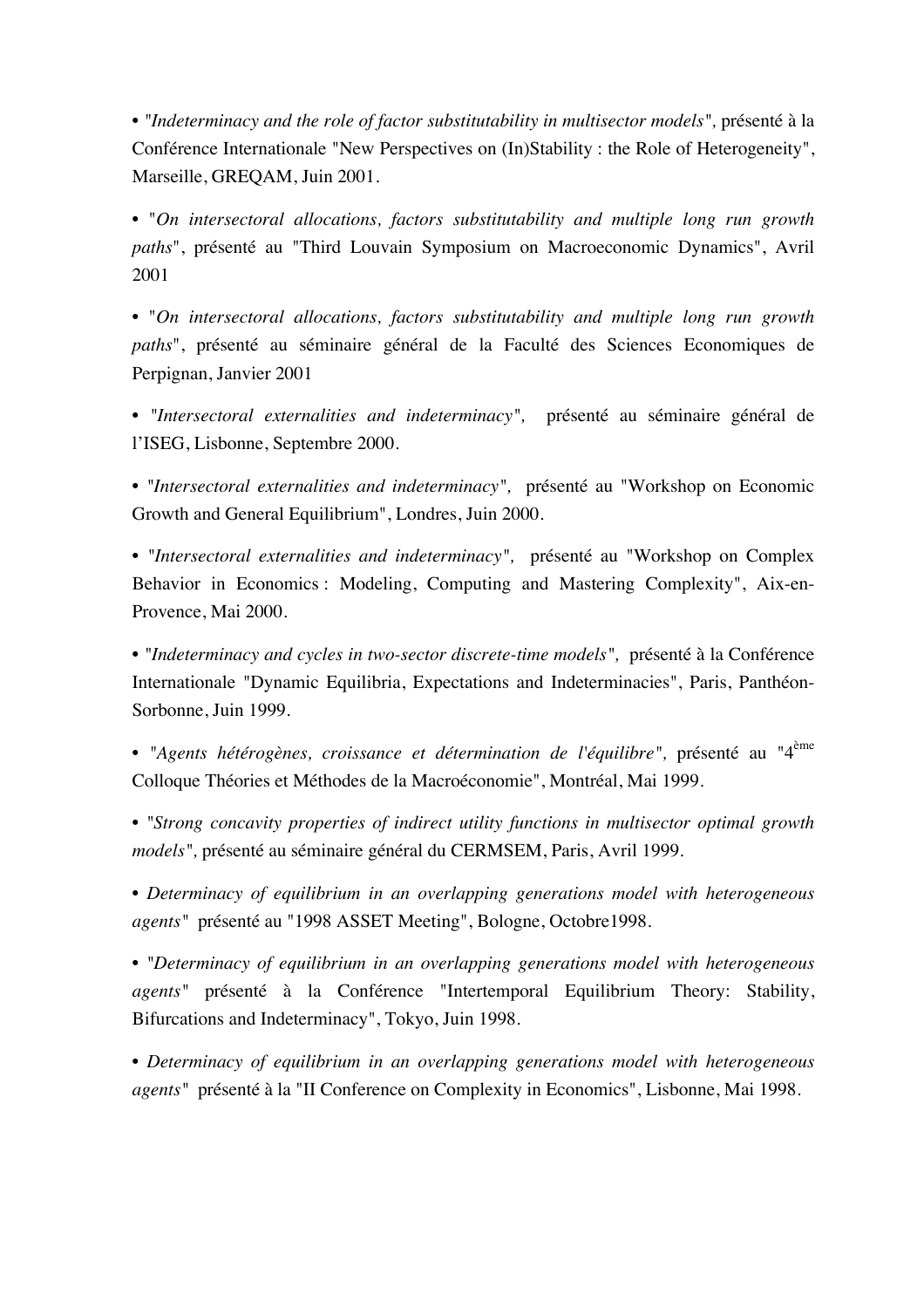• *"Croissance optimale et fluctuations endogènes : un arbitrage entre préférences, technologie et impatience"* présenté au "Séminaire Général" du LATAPSES, Sophia-Antipolis, Février 1998.

• *"Altruism and determinacy of equilibria in overlapping generations models with externalities"* et *"Determinacy of equilibrium in an overlapping generations model with heterogeneous agents"* présentés au "1997 ASSET Meeting", Marseille, Octobre 1997.

• *"Altruism and determinacy of equilibria in overlapping generations models with externalities"* et *"On externalities, indeterminacies and balanced growth paths in a canonical model of economic growth"* présentés au "1997 Far Eastern Meeting of the Econometric Society", Hong-Kong, Juillet 1997.

• *"Altruism and determinacy of equilibria in overlapping generations models with externalities"* présenté au "1997 Meeting of the Society for Economic Dynamics", Oxford, Juillet 1997.

• *"Altruism and determinacy of equilibria in overlapping generations models with externalities"* présenté au Workshop "Dynamic Optimization and Intertemporal Macroeconomics", GREQAM, Marseille, Mai 1997.

• *"Altruism and determinacy of equilibria in overlapping generations models with externalities"* présenté au "6th Viennese Workshop on Optimal Control, Dynamic Games, Nonlinear Dynamics and Adaptative Systems", Vienne, Mai 1997.

• *"Altruism and determinacy of equilibria in overlapping generations models with externalities"* présenté au "Winter Meeting of the Econometric Society", Nouvelle-Orléans, Janvier 1997.

• *"Weak concavity properties of indirect utility functions in multisector optimal growth models*" présenté au "XIV Latin American Meeting of the Econometric Society", Instituto de Matematica Pura e Aplicada, Rio de Janeiro, Août 1996.

• *"Strong concavity properties of indirect utility functions in multisector optimal growth models",* et *"Indeterminacy and endogenous fluctuations in two-sector optimal growth models with externalities"* présentés au "1996 Meeting of the Society for Economic Dynamics and Control", Instituto Tecnologico Autonomo de Mexico, Mexico, Juin 1996.

• *"On externalities, indeterminacies and homothetic paths in a canonical model of economic growth",* et *"Croissance optimale et fluctuations endogènes : un arbitrage entre préférences, technologie et impatience"* présentés aux journées d'études "Dynamiques non linéaires et fluctuations endogènes" du GDR-T2M, Université de Paris X, Paris, Mai 1996.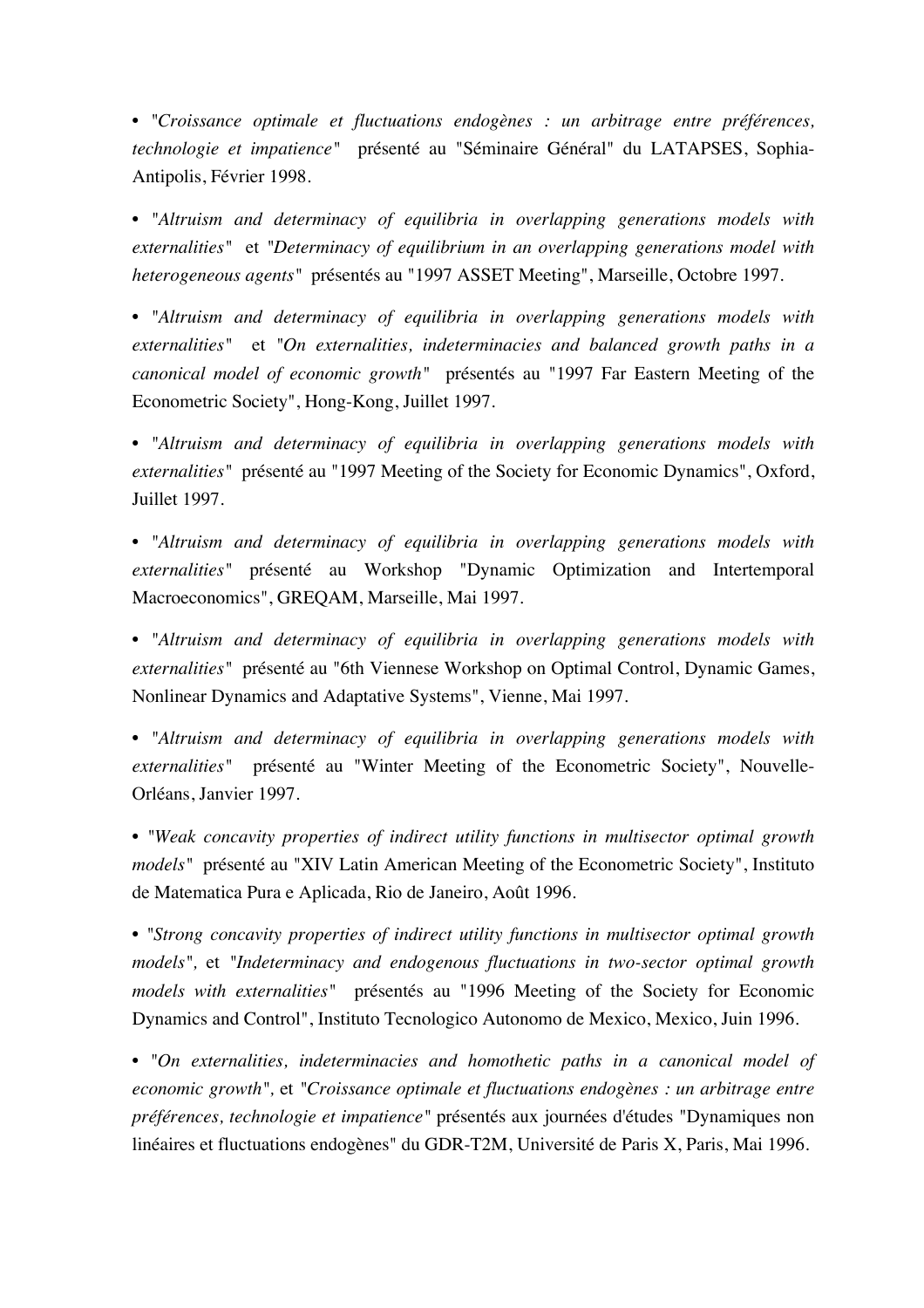• *"Croissance optimale et cycles dans le modèle à générations imbriquées"* présenté au "Séminaire Cournot d'Analyse Economique", Université de Paris I, Paris, Mars 1996.

• *"Indeterminacy and endogenous fluctuations in two-sector growth models with externalities"* présenté au Colloque du GDR-T2M "Théories et Méthodes de la Macroéconomie", Université de Paris I - Panthéon-Sorbonne, Paris, Janvier 1996.

• *"Indeterminacy and endogenous fluctuations in two-sector growth models with externalities"* présenté au "1995 ASSET Meeting", Istanbul, Octobre 1995.

• *"Croissance optimale et cycles dans le modèle à générations imbriquées : un exemple",* présenté au "Congrès AFSE", Paris, Septembre 1995.

• *"Optimal growth and cycles in overlapping generations models",* présenté au "10th Annual Congress of the European Economic Association", Prague, Septembre 1995.

• *"Weak concavity properties of indirect utility functions in multisector optimal growth models",* présenté au séminaire général du Département d'Economie de l'Université Meiji Gakuin, Tokyo, Août 1995.

• *"Strong concavity properties of indirect utility functions in multisector optimal growth models",* présenté au "7th World Congress of the Econometric Society", Tokyo, Août 1995.

• *"Indeterminacy and endogenous fluctuations in two-sector growth models with externalities"* présenté au "5th Viennese Workshop on Advances in Nonlinear Economic Dynamics", University of Vienna Technology, Vienne, Mai 1995.

• *"Endogenous cycles with small discounting in multisector optimal growth models : the continuous time case",* présenté au "Séminaire général du T.H.E.M.A.", Université de Cergy-Pontoise, Mai 1995.

• *"Hopf bifurcation and quasi-periodic dynamics in discrete multisector optimal growth models"* présenté au "1994 ASSET Meeting", Universidade Nova de Lisboa, Faculdade de Economia, Lisbonne, Novembre 1994.

• *"Croissance optimale et altruisme dans les modèles à générations imbriquées",* présenté aux "Journées Systèmes Dynamiques en Economie", GREQAM, Marseille, Juillet 1994.

• *"Endogenous cycles in discrete symmetric multisector optimal growth models"* et *"Endogenous cycles with small discounting in multisector optimal growth models : the continuous time case",* présentés au "1994 Meeting of the Society for Economic Dynamics and Control", University of California at Los Angeles, Juillet 1994.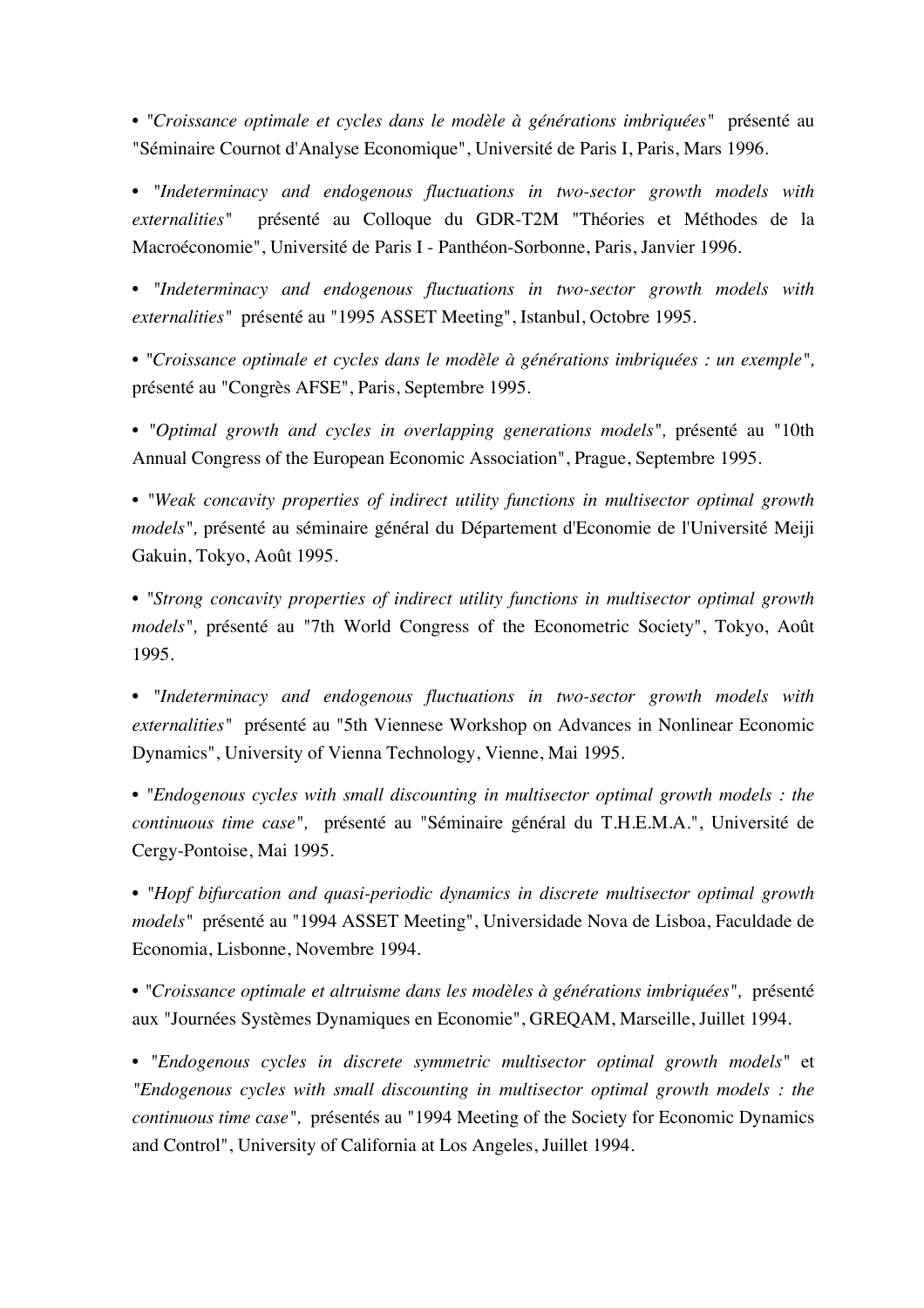• *"Fluctuations endogènes dans un modèle multisectoriel de croissance optimale en temps discret",* présenté aux troisièmes journées du SESAME, Arles, Septembre 1993.

• *"On turnpike theorems and the existence of endogenous cycles in optimal growth models",* présenté avec P. CARTIGNY au "Workshop on Nonlinear Dynamics in Economics", Institut Universitaire Européen, Florence, Juillet 1992.

# **Organisation de colloques**

• Co-organisation avec Stefano Bosi, Jean-Pierre Drugeon, Cuong Le Van et Thomas Seegmuller de la conférence internationale "Instabilité et politiques publiques dans un monde globalisé", en l'honneur de Jean-Michel Grandmont, GREQAM, Marseille, 6-8 Juin 2013.

• Co-organisation avec Jean-Pierre Drugeon, Cuong Le Van et Thomas Seegmuller de la conférence internationale "Les nouveaux enjeux de la régulation macroéconomique: crise financière, politique de stabilisation et développement durable", GREQAM, Marseille, 9- 11 Juin 2011.

• Co-organisation avec Cecilia Garcia-Penalosa, Carine Nourry, Patrick Pintus et Thomas Seegmuller de la "XIXth Aix-Marseille Doctoral Spring School in Economics" sur "New challenges for economic policy", GREQAM, Aix-en-Provence, 20-21 Mai 2010.

• Co-organisation avec Carine Nourry et Thomas Seegmuller de la "Journée Dynamique", GREQAM, Marseille, 6 Mai 2010.

• Membre du Comité de Programme pour le "4th Viennese Vintage Workshop", Vienne, Décembre 2009.

• Co-organisation avec Jean-Pierre Drugeon et Cuong Le Van de la conférence internationale "Agents Interactions, Market Interdependencies and Aggregate Instability", CES, Paris, 11-13 Juin 2009.

• Co-organisation avec Cecilia Garcia-Penalosa et Carine Nourry du Workshop "Growth with heterogeneous agents: causes and effects of wealth inequality", GREQAM, Marseille, 16-17 Juin 2008.

• Membre du Comité de Programme pour les colloques ESEM 2006 et 2007.

• Membre du Comité Scientifique pour le colloque annuel du GDR T2M (2000-2004).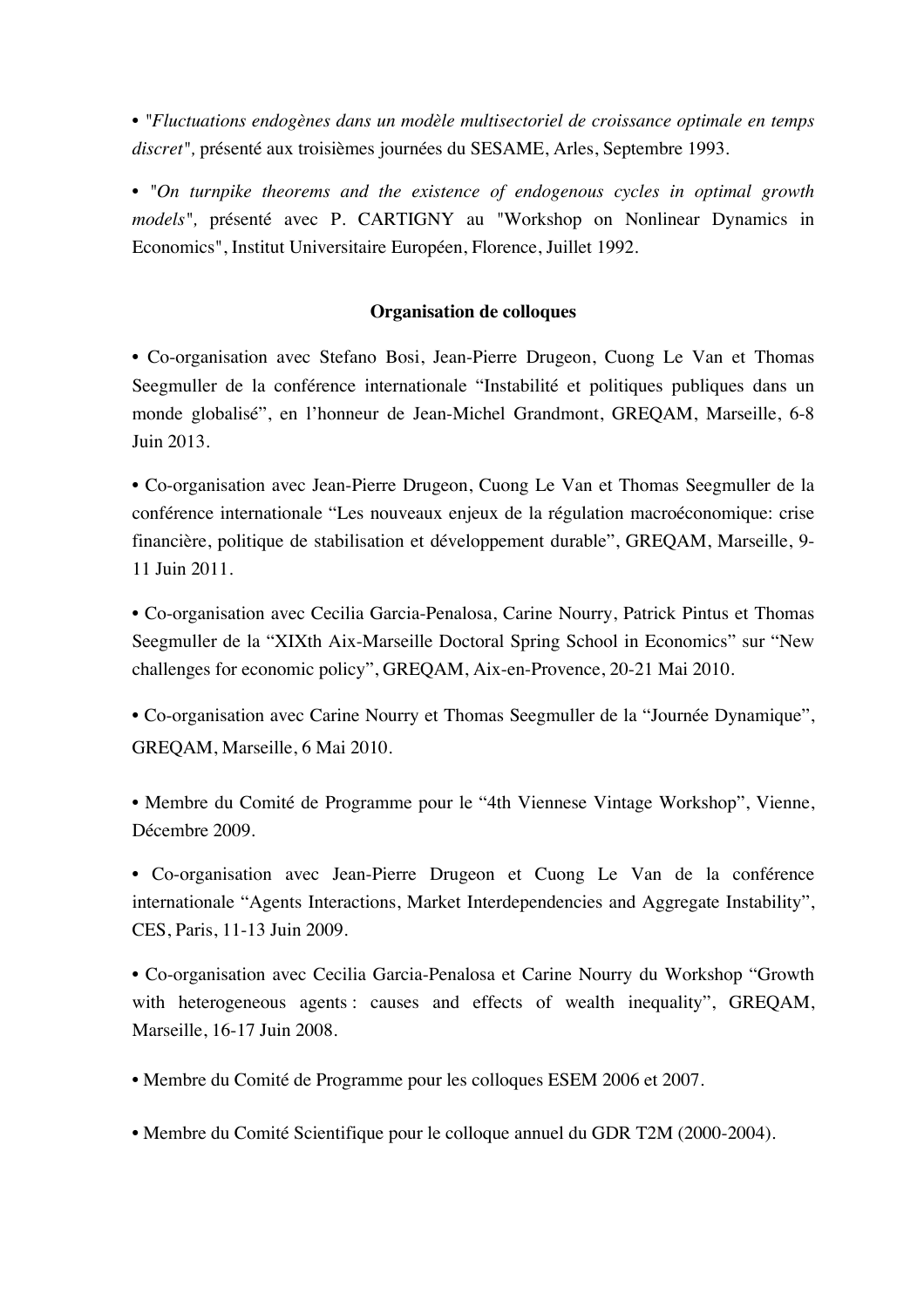• Co-organisation avec Stefano Bosi, Jean-Pierre Drugeon, Cuong Le Van, Kazuo Nishimura et Makoto Yano de la Conférence Internationale "Fluctuations and growth in open economies: deterministic and stochastic analysis", Tokyo, 3-4 Février 2007.

• Co-organisation avec Stefano Bosi, Jean-Pierre Drugeon, Cuong Le Van et Carine Nourry de la Conférence Internationale "Instability and Fluctuations in Intertemporal General Equilibrium Models", Marseille, 16-18 Juin 2005.

• Co-organisation avec Stefano Bosi, Jean-Pierre Drugeon, Pascal Gourdel, Cuong Le Van et Patrick Pintus de la Conférence Internationale "Irregular growth : beyond balanced growth", Paris, 19-21 Juin 2003.

• Co-organisation locale avec Pierre Cartigny et Christophe Deissenberg du Congrès de la *Society for Computational Economics* sur le thème "Méthodes numériques en économie et finances", Aix-en-Provence, Juin 2002.

• Co-organisation avec Jean-Pierre Drugeon et Patrick Pintus de la Conférence Internationale "New Perspectives on (In)Stability: the Role of Heterogeneity", Marseille, 7-9 Juin 2001.

• Co-organisation avec Jean-Pierre Drugeon de la Conférence Internationale "Intertemporal Equilibrium, Expectations and Indeterminacies", Paris, 14-16 Juin 1999.

• Co-organisation avec Pierre Cartigny du Workshop "Dynamic Optimization and Intertemporal Macroeconomics", Marseille, 26 - 28 Mai 1997.

# **Activité éditoriale**

• Membre du Comité Editorial de la *Revue d'Economie Politique* (2010- ).

• Editeur invité avec John Stachurski et Makoto Yano pour un numéro spécial de *Macroeconomic Dynamics* en l'honneur de Kazuo Nishimura sur "Nonlinear Dynamics in Equilibrium Models", paru en 2012.

• Membre du Comité Editorial de *International Journal of Economic Theory* (2010- ).

• Editeur avec John Stachurski et Makoto Yano de l'ouvrage *"Equilibrium Dynamics. Selected Papers of Kazuo Nishimura"*, Springer-Verlag, paru en 2012.

• Editeur invité avec Cuong Le Van, Tapan Mitra et Kazuo Nishimura pour le numéro spécial du *Journal of Mathematical Economics* sur "Instability and fluctuations in intertemporal equilibrium models", paru en Avril 2007.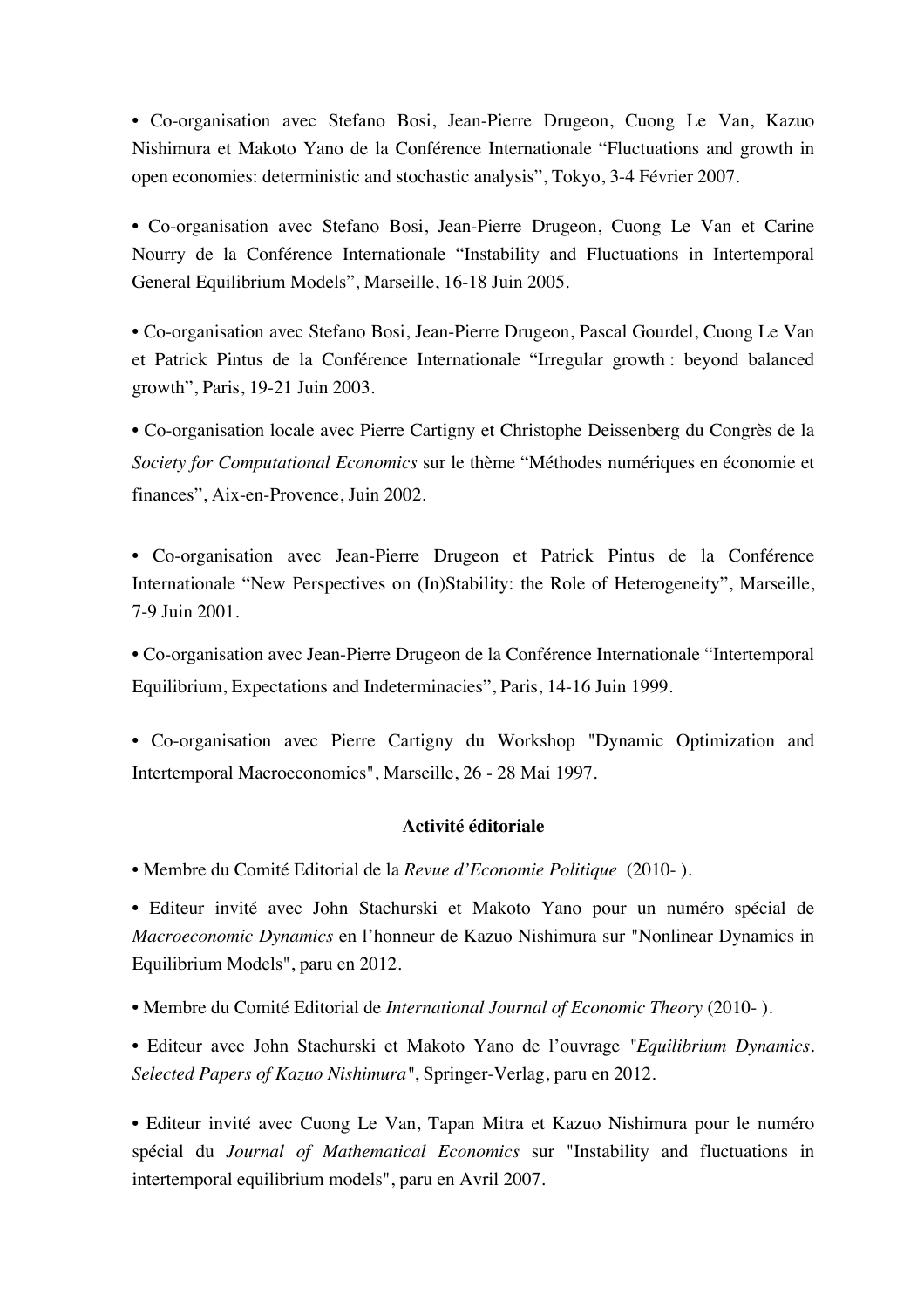• Membre du Comité Editorial du *Portuguese Economic Journal* (2002- ).

• Rapporteur pour les revues françaises *Annales d'Economie et Statistiques, Recherches Economiques de Louvain, Revue d'Economie Politique, Revue Economique, Economie Publique.*

• Rapporteur pour les revues internationales *American Economic Review, Journal of Economic Theory, Journal of Mathematical Economics, Economic Theory, International Journal of Economic Theory, International Economic Review, Journal of Economic Growth, European Economic Review, Journal of Public Economics, Journal of Public Economic Theory, Journal of Money, Credit and Banking, Review of International Economics, Annals of Operation Research, Journal of Economic Dynamics and Control, Macroeconomic Dynamics, Mathematical Social Sciences, Mathematical Population Studies, Journal of Economic Behavior and Organization, Journal of Economics, Portuguese Economic Journal, Southern Economic Journal, Research in Economics, Public Finance Review, Journal of Difference Equations and Applications, Studies in Nonlinear Dynamics and Econometrics, Mathematical and Computer Modelling of Dynamical Systems, Economics Bulletin, Economic Inquiry, Economic Modelling.*

#### **Séjours à l'étranger**

• Department of Economics, University of California Los Angeles, de Juin à Août 2012.

• Institute of Economic Research, Kyoto University, Juillet 1998, Février 2002, Novembre 2003, Juin 2004, Novembre 2004, Février 2005, Août 2006, Février 2007, de Juin à Décembre 2007, Avril 2008, Décembre 2008, Mars 2009, Avril 2010, Août 2013 et Avril 2014.

- Institut Supérieur d'Economie et de Gestion, Lisbonne, Septembre 2000 et Mai 2001.
- Department of Economics, Meiji Gakuin University, Tokyo, Juillet 2001 et Février 2003.
- Institut Universitaire Européen, Florence, Juillet 1992.
- Université de Venise, sous la direction du Professeur A. MEDIO, Juillet 1990.

# **Enseignement**

• 2013-2014 \* Cours "Aggregate fluctuations", Master "AMSE", 2<sup>ème</sup> année, Marseille (24 heures);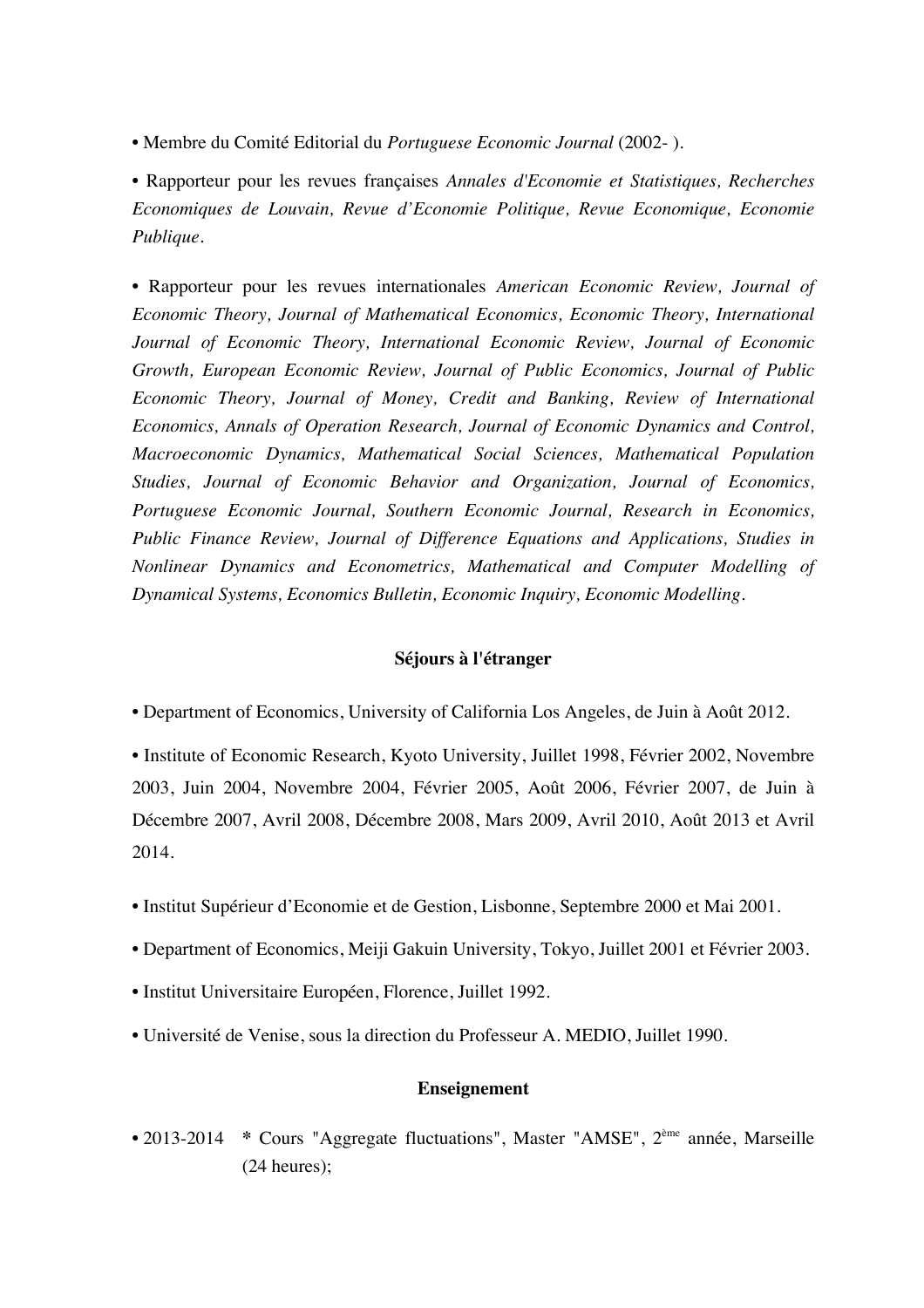\* Cours "Nouvelles théories de la croissance", Licence 3ème année, EDHEC Lille (18 heures);

\* Cours "International Economics", Master 2ème année, EDHEC Nice (30 heures).

• 2012-2013 \* Cours "Aggregate fluctuations", Master "AMSE", 2<sup>ème</sup> année, Marseille (24 heures);

**\*** Cours "Theory of Economic Growth", Summer Courses for the Graduate Program in Economics, UCLA (24 heures);

\* Cours "Nouvelles théories de la croissance", Licence 3ème année, EDHEC Lille (18 heures);

\* Cours "International Economics", Master 2ème année, EDHEC Nice (30 heures).

• 2010-2012 **\*** Cours "Growth and cycles", Master "Ingénierie Economique et Financière", 2ème année, Marseille, partagé avec T. Seegmuller (24 heures); **\*** Cours "Fluctuations", Master " Ingénierie Economique et Financière ", 1ère année, Marseille, partagé avec C. Nourry (24 heures); \* Cours "Nouvelles théories de la croissance", Licence 3ème année, EDHEC

Lille (18 heures);

\* Cours "International Economics", Master 2ème année, EDHEC Nice (30 heures).

- 2009-2010 **\*** Cours "Growth and cycles", Master "Ingénierie Economique et Financière", 2ème année, Marseille, partagé avec C. Nourry (24 heures); **\*** Cours "Fluctuations", Master " Ingénierie Economique et Financière ", 1ère année, Marseille, partagé avec C. Nourry (24 heures); \* Cours "Nouvelles théories de la croissance", Licence 3ème année, EDHEC Lille (15 heures); \* Cours "Economic analysis", Master 1 ème année, EDHEC Nice (18 heures).
- 2008-2009 **\*** Cours "Théorie du contrôle", Master "Ingénierie Economique et Financière ", 1ère année, Marseille (24 heures); **\*** Cours "Growth and cycles", Master "Ingénierie Economique et Financière", 2ème année, Marseille, partagé avec C. Nourry (24 heures); **\*** Cours "Advanced Macroeconomics", Master "Analyse Economique et Econométrie", 2ème année, Marseille, partagé avec B. Decreuse (24 heures).
- 2007 **\*** Cours "Optimal growth and business cycles", Post-Graduate Program, Institute of Economic Research, Kyoto University.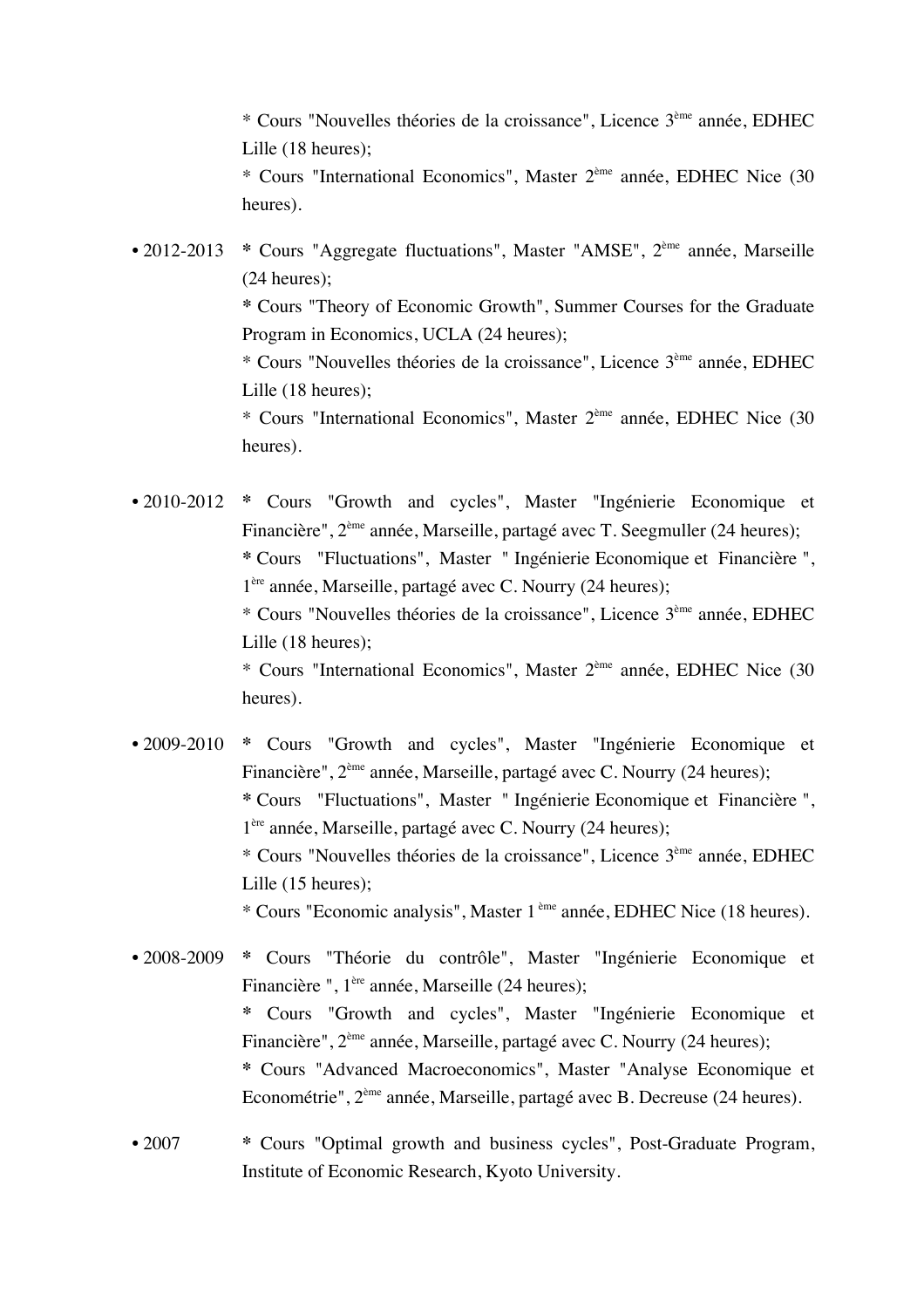**\*** Cours "Théorie du contrôle", Master "Analyse Economique et Econométrie", 1ère année, Marseille (24 heures);

**\*** Cours "Growth and cycles", Master "Analyse Economique et Econométrie", 2ème année, Marseille, partagé avec C. Nourry (24 heures);

**\*** Cours "Advanced Macroeconomics", Master "Analyse Economique et Econométrie", 2ème année, Marseille, partagé avec B. Decreuse (24 heures).

• 2004-2006 **\*** Cours "Théorie du contrôle", Master "Analyse Economique et Econométrie", 1ère année, Marseille (24 heures); **\*** Cours "Fluctuations", Master "Analyse Economique et Econométrie", 1ère année, Marseille, partagé avec C. Nourry (24 heures); **\*** Cours "Business cycles", Master "Analyse Economique et Econométrie", 2ème année, Marseille, partagé avec C. Nourry (24 heures);

• 2000-2004 **\*** Cours "Théorie du contrôle", D.E.A. "Economie Mathématique et Econométrie", GREQAM, Marseille ; **\*** Cours "Dynamiques macroéconomiques et modèles de croissance", D.E.A. "Economie Mathématique et Econométrie", GREQAM, Marseille; **\*** Cours "Introduction au modèle à générations imbriquées", ISEG, Lisbonne.

• 1998-2000 **\*** Cours "Théorie du contrôle", D.E.A. "Economie Mathématique et Econométrie", GREQAM, Marseille, partagé avec A. Soubeyran; **\*** Cours "Théorie du contrôle et modèles de croissance", D.E.A. du LATAPSES, Sophia-Antipolis; **\*** Cours "Dynamiques macroéconomiques et modèles de croissance", D.E.A. "Economie Mathématique et Econométrie", GREQAM, Marseille; **\*** Cours "Introduction au modèle à générations imbriquées", ISEG, Lisbonne.

- 1997-1998 **\*** Cours "Théorie du contrôle et modèles de croissance", D.E.A. du LATAPSES, Sophia-Antipolis; **\*** Cours "Economie Générale", Ecole Supérieure de Mécanique de Marseille, 1ère année.
- 1996-1997 **\*** Cours "Dynamiques macroéconomiques et modèles de croissance", D.E.A. "Economie Mathématique et Econométrie", GREQAM, Marseille; **\*** Cours "Economie Générale", Ecole Supérieure de Mécanique de Marseille, 1ère année.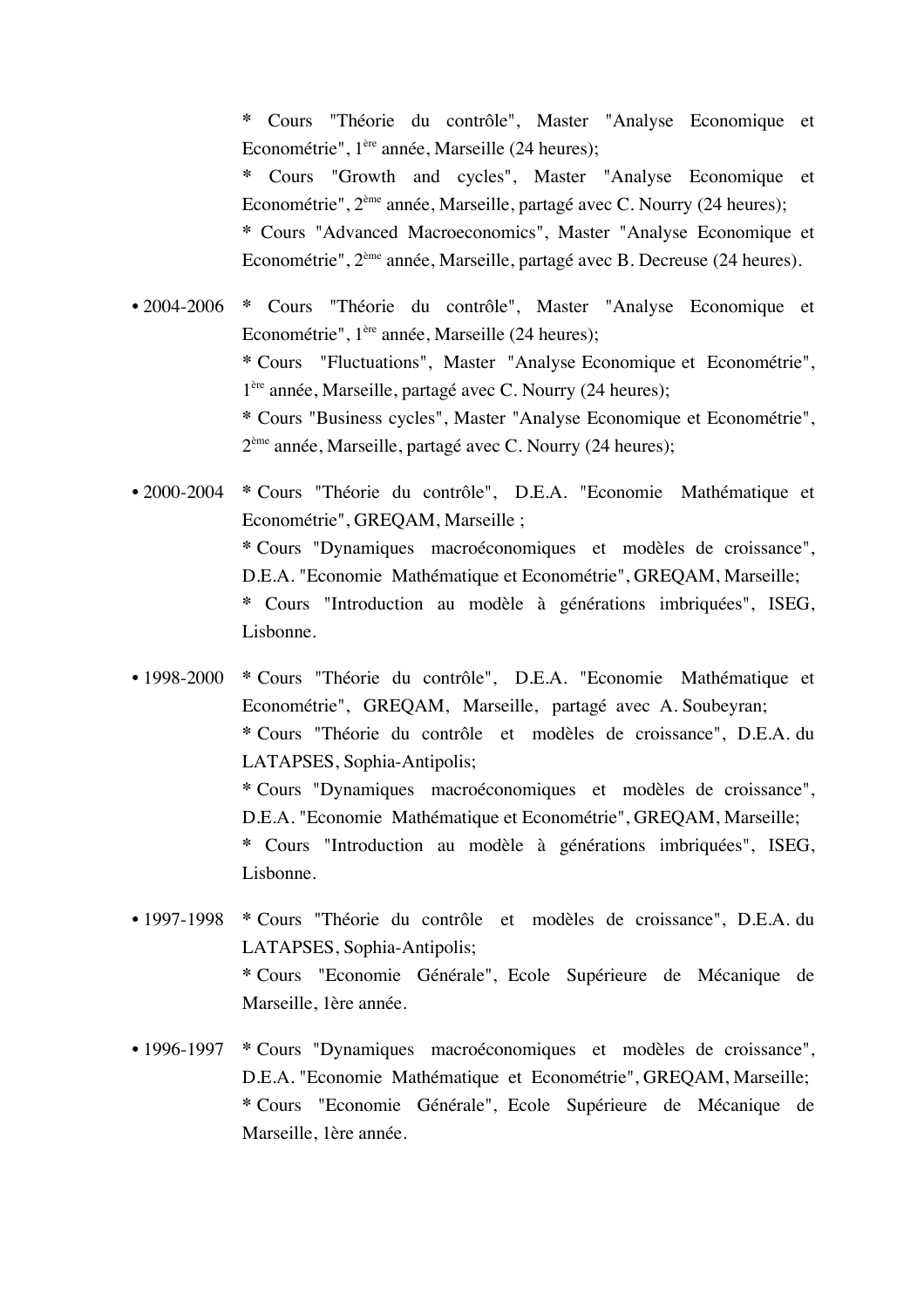- 1995-1996 Cours "Dynamiques de long terme et politiques économiques", licence ès Sciences Economiques, Université du Littoral, Boulogne-sur-Mer.
- 1994-1995 **\*** Cours "Optimisation et Contrôle", D.E.A. "Economie Mathématique et Econométrie", GREQAM, Marseille. **\*** Travaux dirigés de Mathématiques, maîtrise d'Econométrie et Magistère "Ingénieur Economiste" deuxième année. **\*** Travaux dirigés de Microéconomie, maîtrise d'Econométrie.
- 1993-1994 Travaux dirigés de Microéconomie, deuxième année.
- 1992-1993 Service militaire effectué en qualité de scientifique du contingent à l'Ecole de l'air et l'Ecole militaire de l'air de Salon de Provence afin d'assurer :
	- les cours d'Économie Générale et d'Économie d'Entreprise;
	- la préparation du concours interne de l'Ecole du commissariat de l'air;
	- les épreuves orales d'Économie du concours de l'Ecole militaire de l'air.
- 1990-1992 Travaux dirigés de Microéconomie, deuxième année.

## **Direction de recherche**

• 2014-2015 \* Membre du jury de soutenance de la thèse de M. Davin, Université d'Aix-Marseille. Sujet : *Essays on growth and human capital: an analysis of education policy*.

\* Membre du jury de soutenance (Rapporteur) de la thèse de S. Bouché, Université Catholique de Louvain. Sujet : *Essays on growth and sustainability: discounting, habits and externalities*.

• 2013-2014 \* Co-direction avec T. Seegmuller d'un mémoire de M2 sur "Environmental quality, public debt and economic growth".

\* Direction de deux mémoires de M2 à l'EDHEC :

- Investigation of the performance and risk management of United Arab Emirates, banks.

- Political, managerial and financial study on the division of Middle-East and North African oil

• 2012-2013 \* Direction de trois mémoires de M2 à l'EDHEC :

- Foreign exchange rate predictions

- The impact of the crisis on the private equity market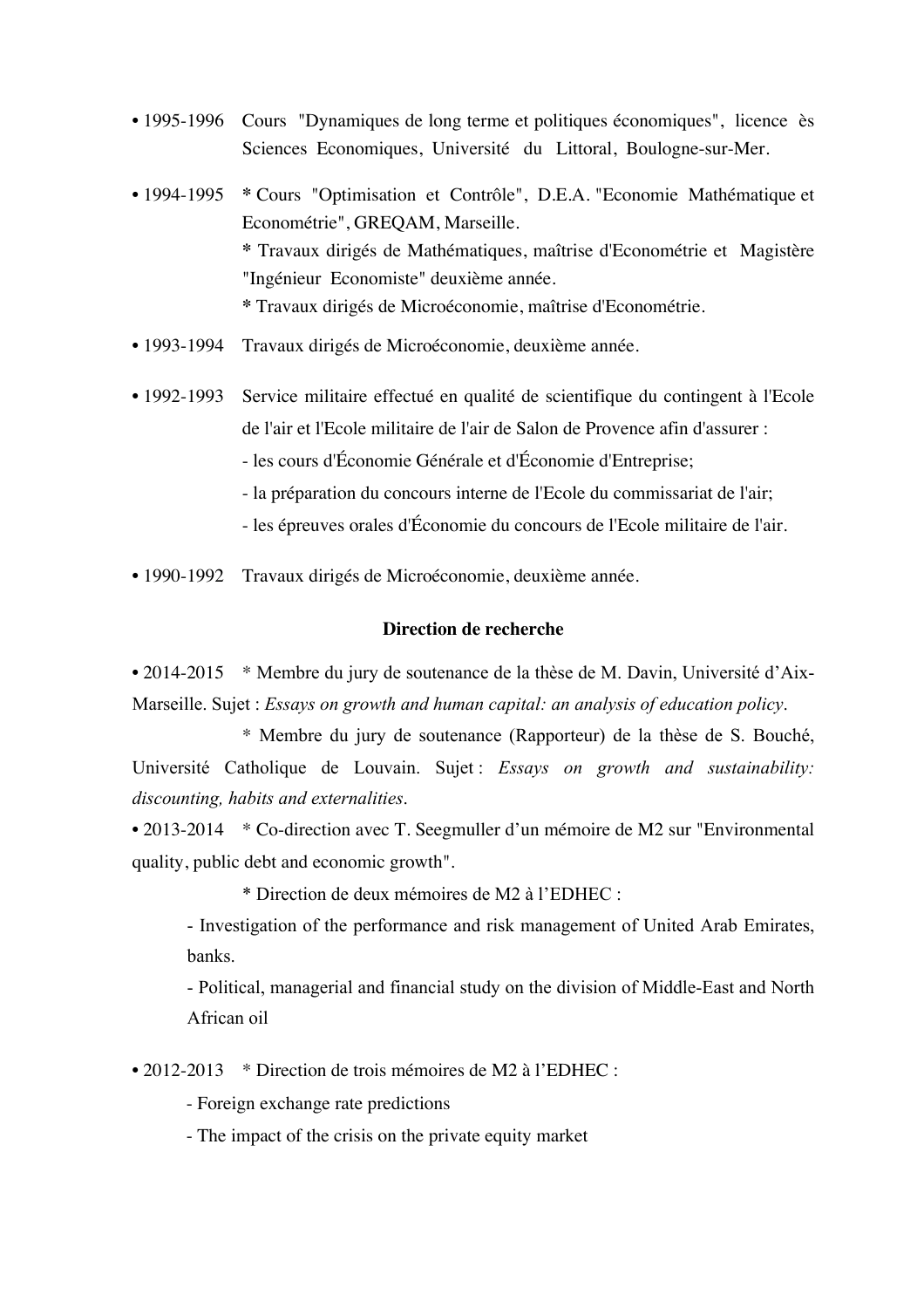- Are the means employed to contain the transmission of the recent European sovereign bond crisis effective to reduce the risk of contagion ?

• 2011-2012 \* Co-direction avec C. Nourry d'un mémoire de M2 sur "On the stabilizing effect of progressive income taxes".

\* Direction de trois mémoires de M2 à l'EDHEC :

- The impact of the sovereign debt crisis on corporate bonds

- Resolution of the European debt crisis through Eurobonds

- Economic recovery : US versus Eurozone

• 2011- \* Co-direction avec T. Seegmuller de la thèse de N. Abad sur "Politiques" fiscales, règles d'équilibre budgétaire et (dé)-stabilisation économique", GREQAM. (Allocation de Recherche 2011).

• 2010-2014 \* Co-direction avec C. Nourry de la thèse de A. Le Riche sur "Commerce" international dans le modèle bi-sectoriel à générations imbriquées", GREQAM. Thèse soutenue le 11 Décembre 2014

• 2010-2011 \* Direction d'un mémoire de M2 sur "On the robustness of destabilizing balanced-budget rules".

\* Direction de trois mémoires de M2 à l'EDHEC :

- Exploring the role of foreign direct investment in China.

- Study of difference in export competitiveness between France and Germany

- Forecast regional financial crisis

• 2009-2010 \* Direction de deux mémoire de M2:

- Commerce international dans le modèle bi-sectoriel à générations imbriquées.

- Indétermination de l'équilibre dans le modèle bi-sectoriel à générations imbriquées avec offre de travail endogène.

\* Direction de deux mémoires de M2 à l'EDHEC :

- Impact of the Euro on the French industry.

- China's Real Estate Market Boom: The Country Economy's Booster or Threat?

\* Membre du jury de soutenance (Président) de l'Habilitation à Diriger des Recherches de C. Figuières, Université de Paris Montpellier 1.

\* Membre du jury de soutenance (Rapporteur) de l'Habilitation à Diriger des Recherches de T. Seegmuller, Université de Paris 1.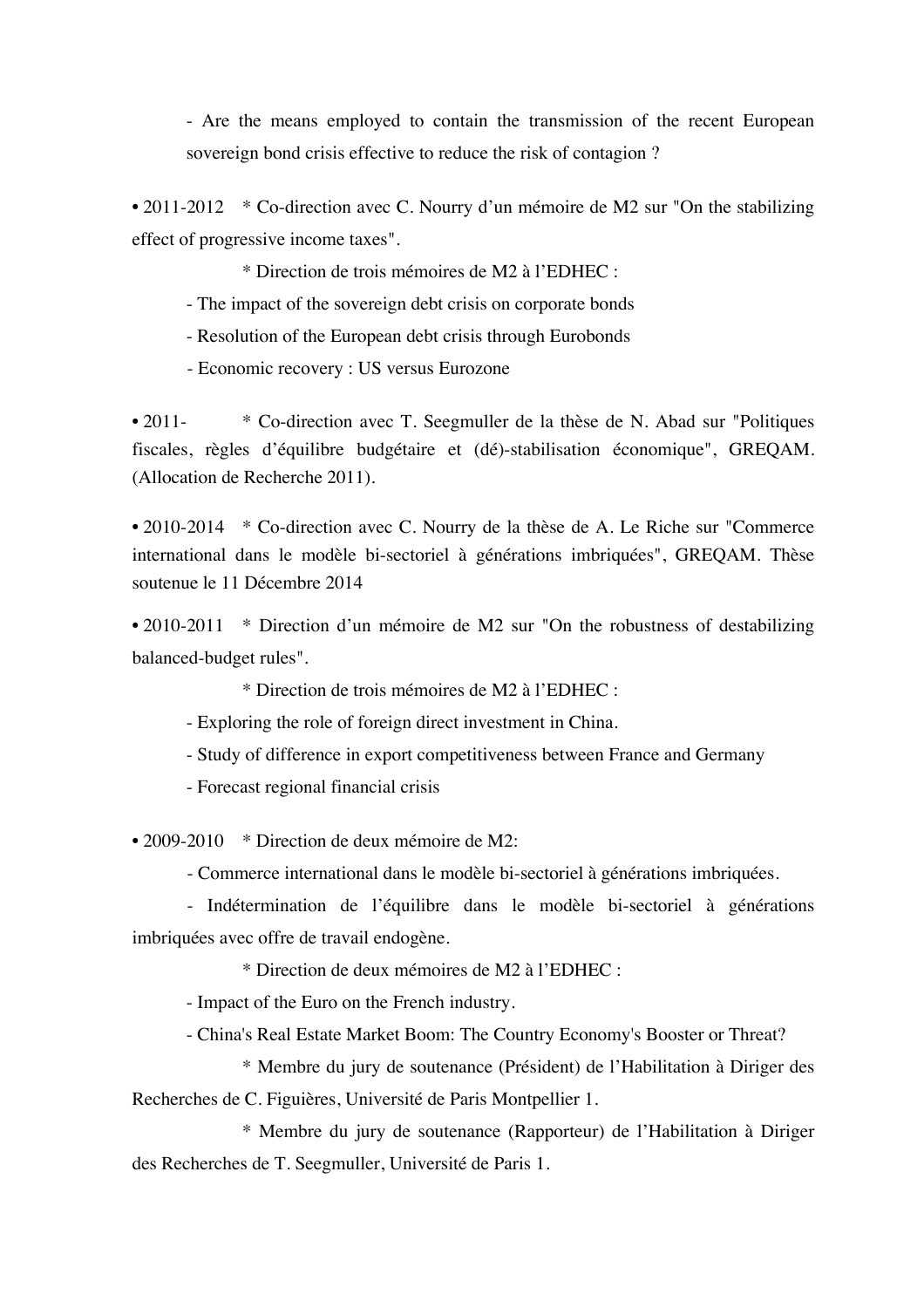\* Membre du jury de soutenance (Rapporteur) de la thèse de R. Barbar, Université d'Evry. Sujet : *Market imperfections and endogenous fluctuations : on the role of externalities in preferences and financial constraints*.

• 2008-2010 \* Direction de la thèse de A. Siarheyeva sur "Externality in discounting in two-sector overlapping generations models : a dynamic analysis in autarky and under freetrade", GREQAM. (Thèse soutenue le 16 Juin 2010)

• 2008 \* Membre du jury de soutenance de l'Habilitation à Diriger des Recherches d'E. Augeraud-Véron, Université de la Rochelle.

\* Encadrement d'un stagiaire de Master à l'Université de Paris-Dauphine, B. Siméoni, sur "Indétermination dans un modèle de croissance bi-sectoriel avec monnaie : le rôle des préférences et du timing monétaire", Juin-Septembre 2008, GREQAM.

• 2007 \* Membre du jury de soutenance (Rapporteur) de la thèse de O. Saïdi, Institut Universitaire Européen, Florence. Sujet: *Increasing returns to scale, (in)determinacy and welfare. Investigating the role of economic policy*.

\* Membre du jury de soutenance de la thèse de N. Dromel, Université de la Méditerranée-GREQAM. Sujet : *Essais sur la Taxation et la Stabilisation Macroéconomique.*

• 2006 \* Encadrement d'un stagiaire de l'ENSAE, O. Zerbib, sur "Indétermination dans un modèle à horizon infini avec travail endogène et préférences CES non-séparables : une étude géométrique", Juin-Août 2006, GREQAM.

\* Membre du jury de soutenance (Président) de la thèse de H. Maalaoui, Université de la Méditerranée-GREQAM. Sujet : *Trois essais sur les systèmes de retraite : contraintes financières, coordination internationale des réformes et éducation.*

• 2004-2009 \* Direction de la thèse de J.P. Garnier sur "Le rôle des préférences sur l'indétermination de l'équilibre dans les modèles multisectoriels de croissance", GREQAM. Thèse soutenue le 31 Août 2009. A reçu le prix de thèse 2010 de l'Université de la Méditerranée.

• 2003-2004 \* Direction de deux mémoire de DEA:

- Indétermination de l'équilibre dans le modèle bi-sectoriel à horizon inifni : le rôle des préférences.

- Le modèle bi-sectoriel à générations imbriquées avec offre de travail endogène.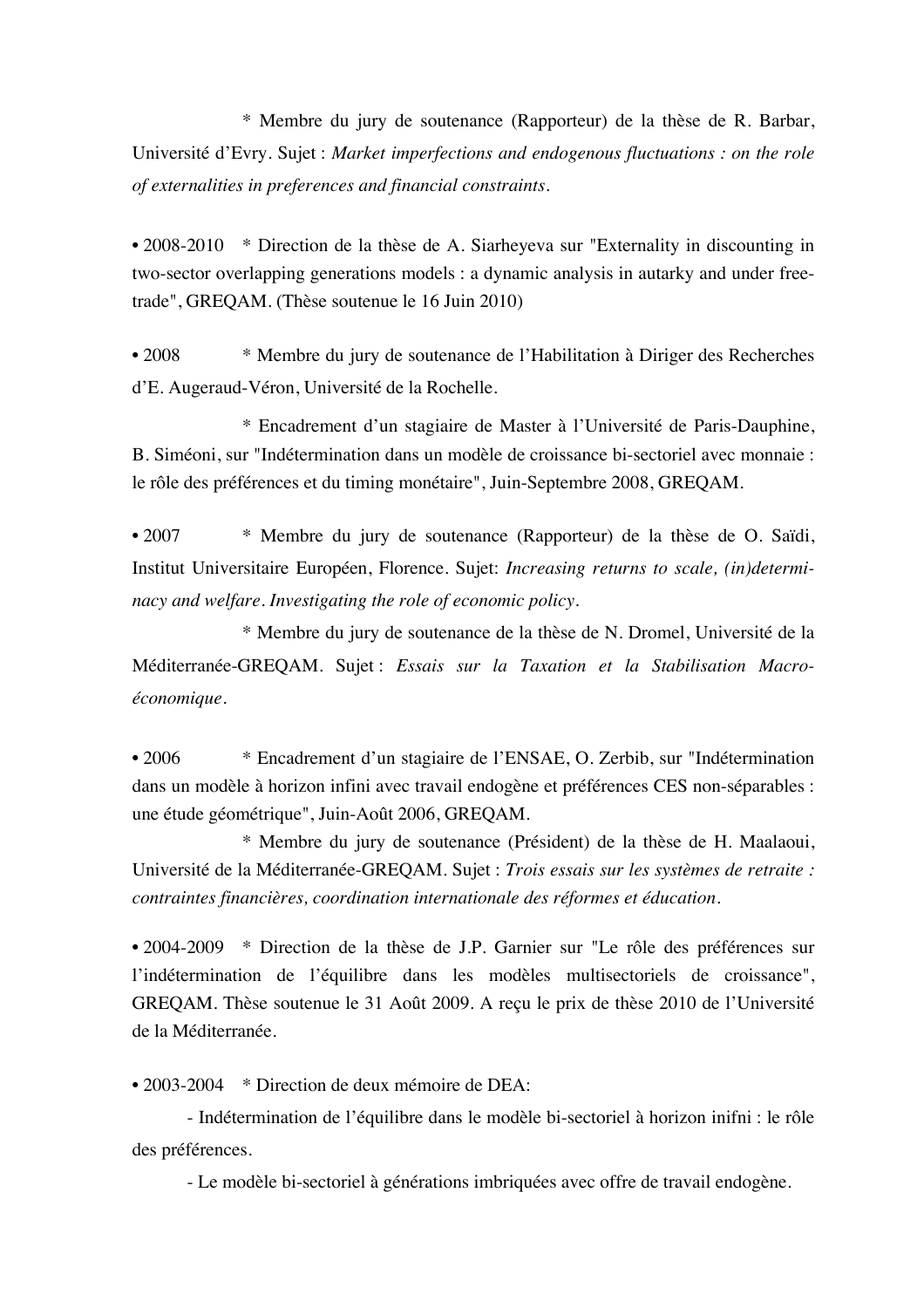\* Membre du jury de soutenance (Rapporteur) de la thèse de H. d'Albis, Université Paris-I Panthéon-Sorbonne. Sujet: *De la population dans la dynamique de l'économie.*

\* Membre du jury de soutenance (Rapporteur) de l'Habilitation à Diriger des Recherches de J.P. Barinci, Université d'Evry.

\* Membre du jury de soutenance de l'Habilitation à Diriger des Recherches de S. Bosi, Université d'Evry.

• 2002-2006 \* Co-direction avec M. Tidball de la thèse de F. Prieur sur "Croissance et environnement dans le modèle à générations imbriquées : analyse dynamique et évaluation des politiques publiques", GREQAM. Thèse soutenue le 23 Octobre 2006. A reçu le prix de thèse 2006 de l'Université de la Méditerranée.

• 2002 \* Co-responsable avec D. Ami de l'épreuve écrite de Mathématiques et Statistiques pour le concours d'entrée à l'ENS de Cachan, option Economie - Gestion (rédaction du sujet et correction).

• 2001-2002 \* Membre du jury de soutenance (Rapporteur) de la thèse de T. Seegmuller, Université Louis Pasteur, Strasbourg. Sujet: *La concurrence imparfaite comme source de fluctuations endogènes : une analyse en générations imbriquées.*

• 2000-2001 \* Membre du jury de soutenance de la thèse d'E. Augeraud-Véron, Université de La Rochelle. Sujet: *L'anticipation dans les modèles à générations imbriquées.*

• 1997-2000 \* Co-direction avec P. Cartigny de la thèse de E. Thibault sur "Analyses" microéconomiques et incidences macroéconomiques des transferts intergénérationnels", GREQAM. Thèse soutenue le 13 Octobre 2000. A reçu le prix de thèse 2000 de l'Université de la Méditerranée.

• 1998-1999 \* Membre du jury de soutenance de la thèse de F. Magris, Université Catholique de Louvain. Sujet: *Money, market imperfections and endogenous fluctuations.*

\* Membre du jury de soutenance de la thèse de C. Nourry, Université d'Aix-Marseille III. Sujet: *Coordination des anticipations dans les modèles macrodynamiques.*

• 1997-1998 \* Membre du jury de soutenance de la thèse de J.P. Barinci, Université de Rennes. Sujet: *Modélisation des fluctuations endogènes : indétermination, cycles, chaos et taches solaires.*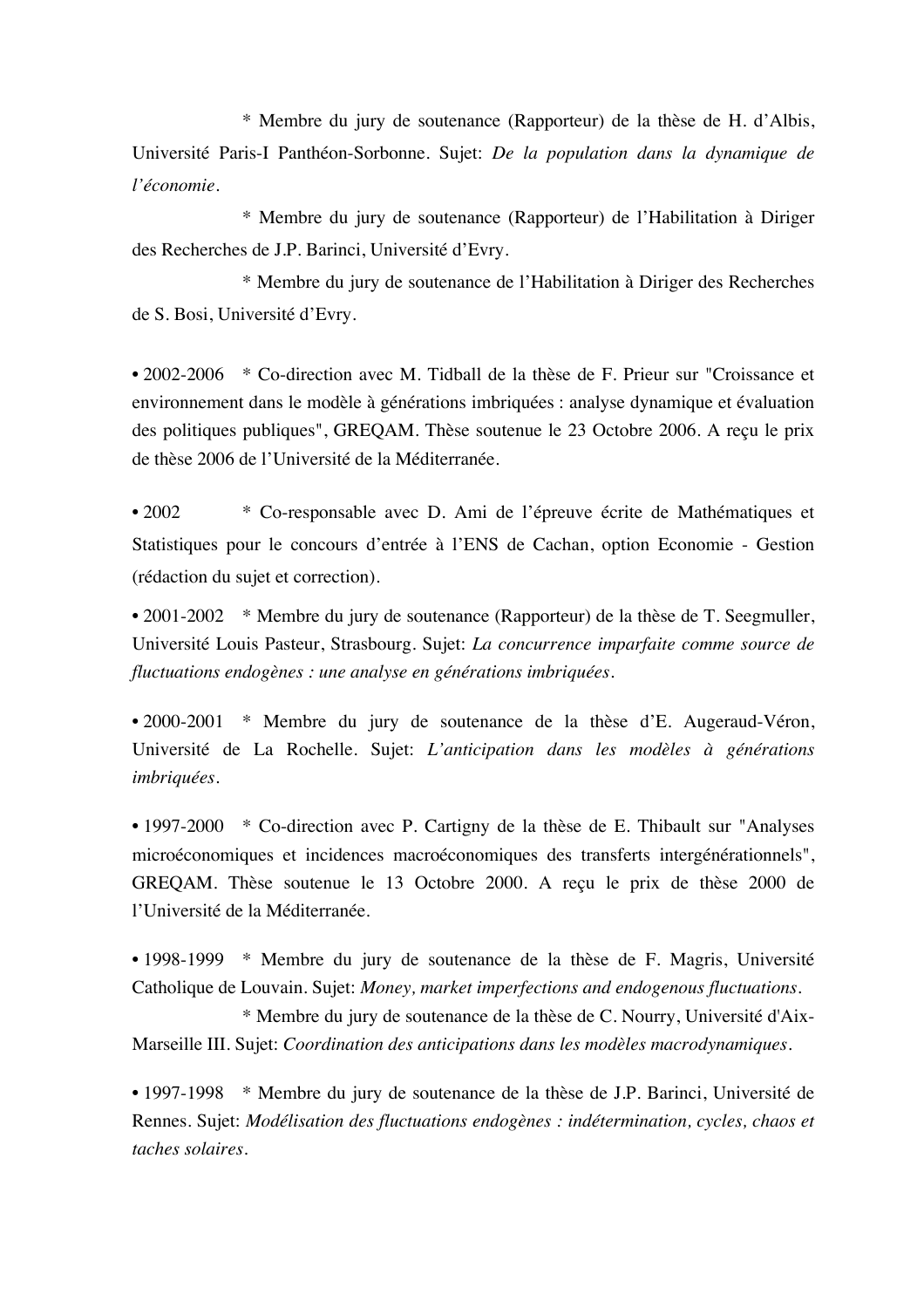\* Participation à la direction des projets d'Analyse Numérique (option Economie), 2ème année, Ecole Supérieure de Mécanique de Marseille.

\* Participation à l'Ecole Thématique du CNRS "Systèmes dynamiques et macroéconomie". Présentation: *Croissance optimale et fluctuations endogènes*. Aussois, 16-21 mars 1998.

• 1996-1997 Participation à la direction de quatre mémoires de DEA:

- Théorie du contrôle et contraintes sur l'état : application au modèle à générations imbriquées avec agents altruistes (avec P. Cartigny);

- Le modèle à générations imbriquées en concurrence imparfaite (avec P. Michel);

- Croissance endogène et recherche-développement (avec P. Cartigny et P. Michel);

- Croissance optimale avec technologie non-concave (avec P. Cartigny).

• 1995-1996 Collaboration avec P. Cartigny et P. Michel à la direction d'un mémoire de DEA sur "Impact des externalités dans les modèles de croissance endogène".

• 1994-1995 Participation avec P. Cartigny à la direction d'un mémoire de Maîtrise sur "Le modèle bi-sectoriel de croissance optimale".

# **Animation scientifique**

• Président du jury de sélection pour le prix "Philippe Michel 2012 du jeune chercheur en dynamique économique".

• Membre du jury de sélection pour le prix "Philippe Michel 2009 du jeune chercheur en dynamique économique".

• Responsable scientifique du projet de recherche ANR Programme Blanc (2008-2012) sur "Nouveaux développements sur la théorie de la croissance et des cycles".

• Evaluateur externe des activités scientifiques de l'Institute of Economic Research, Kyoto University, 2007 et 2013.

• Evaluateur externe du programme 21st Century COE Program "Interfaces for Advanced Economic Analysis", Institute of Economic Research, Kyoto University, 2007.

• Expert auprès de l'Agence d'Evaluation de la Recherche et de l'Enseignement Supérieur (**AERES**) (2007- ).

• Expert auprés de l'Agence Nationale de la Recherche (ANR) depuis 2005 (« Jeunes Chercheurs » et « Appels non thématiques »).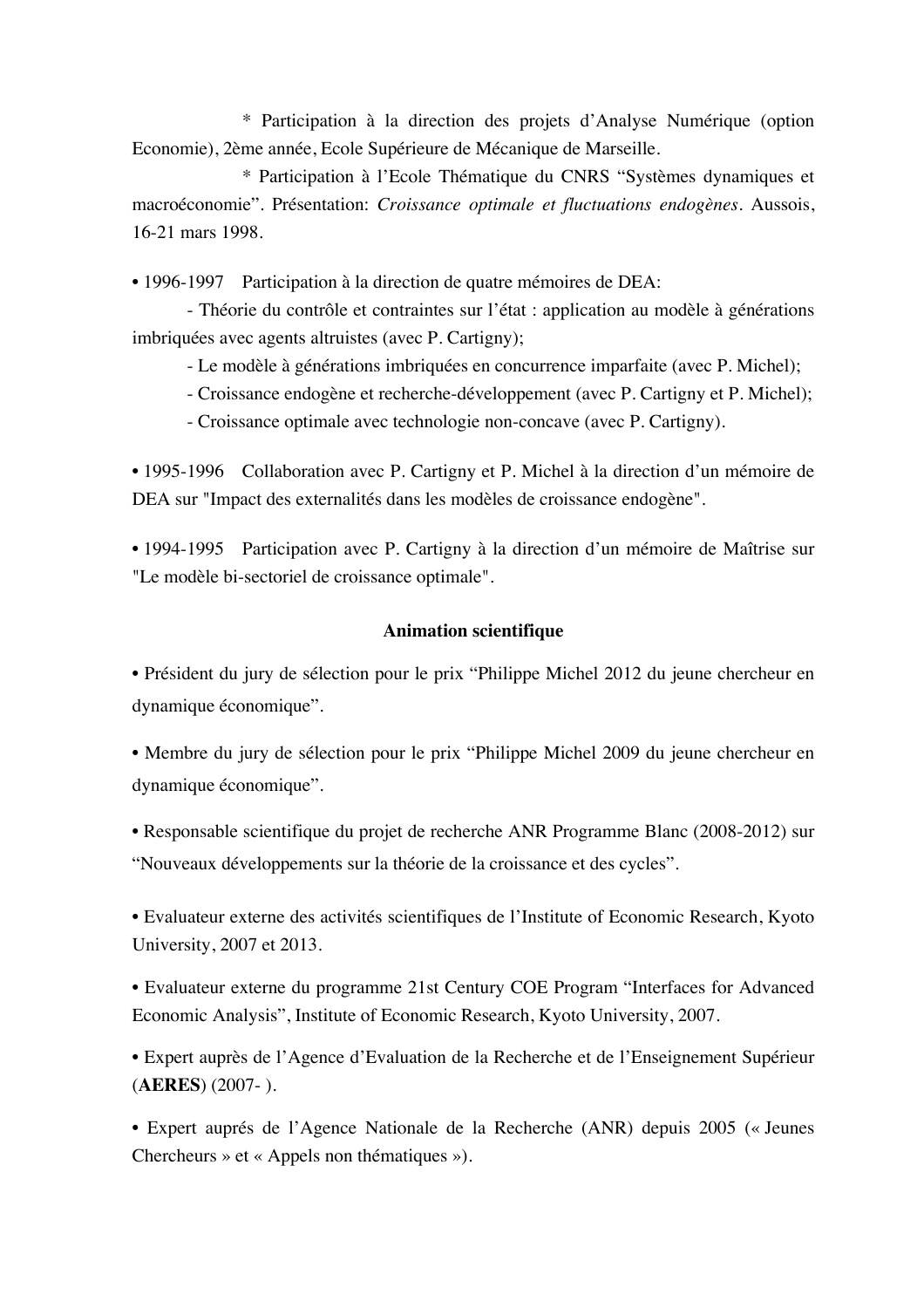• Membre du projet de recherche CNRS-ATIP Jeunes Chercheurs (2005-2008) sur "Croissance, hétérogénéité et taxation".

• Responsable scientifique du projet de recherche CNRS-ATIP Jeunes Chercheurs (2002- 2003) n° 31076 sur "Volatilité macroéconomique et inégalités des revenus : le rôle de la sphère technologique et des anticipations".

• Membre du projet de recherche CNRS-APN (2000-2002) sur "Evolution des solidarités entre générations et croissance économique".

• Responsable scientifique du GDR *Théories et Modèles de la Macroéconomie* (2004- 2008).

• Co-responsable scientifique avec S. Bosi de l'axe "Fluctuations Endogènes" dans le GDR *Théories et Modèles de la Macroéconomie* (2000-2004).

### **Administration de la recherche**

- Directeur adjoint du GREQAM (2012 )
- Membre de la Commission Administrative Paritaire des chargés de recherche du CNRS.

• Directeur du département "Macroéconomie: Politique et Modèles" du GREQAM (2002- 2012).

• Membre du Conseil de Laboratoire du GREQAM (2000 - ).

• Co-responsable avec Frédéric Deroian du GDRI "Knowledge, interactions and decisions"  $(2009 - )$ 

• Responsable du Groupe de Travail bi-mensuel "Philippe Michel" pour les étudiants en thèse (2002-2008).

• Membre suppléant de la Commission de Spécialiste de la Faculté des Sciences Economiques de l'Université de la Méditerranée (2004-2007).

• Membre de la Commission de Spécialiste de la Faculté des Sciences Economiques de l'Université de la Méditerranée (1996-2003).

• Membre suppléant de la Commission de Spécialiste de la Faculté des Sciences Economiques de l'Université de Perpignan (2005 - 2008).